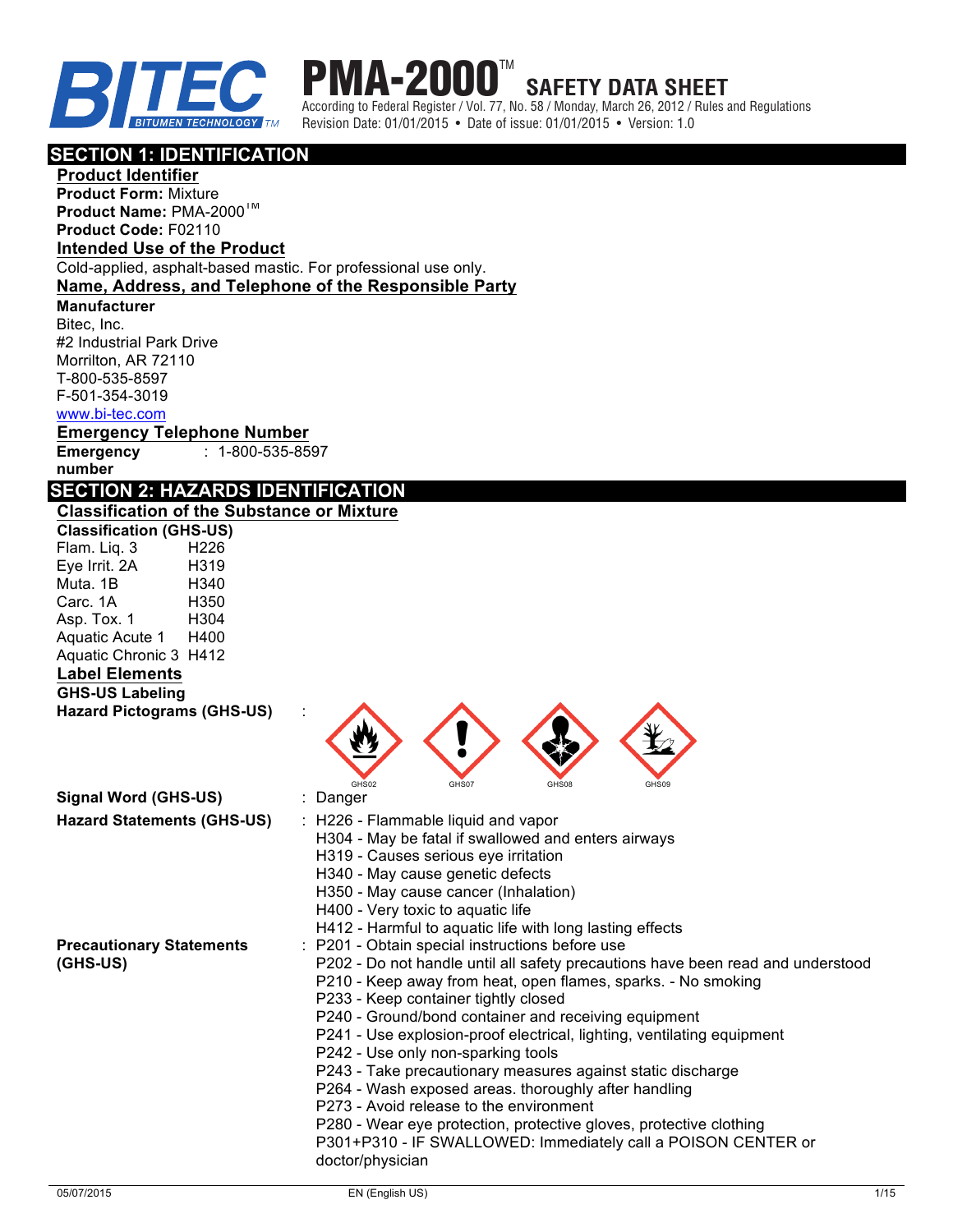P303+P361+P353 - IF ON SKIN (or hair): Remove/Take off immediately all contaminated clothing. Rinse skin with water/shower P305+P351+P338 - If in eyes: Rinse cautiously with water for several minutes. Remove contact lenses, if present and easy to do. Continue rinsing P308+P313 - If exposed or concerned: Get medical advice/attention P331 - If swallowed, do NOT induce vomiting P337+P313 - If eye irritation persists: Get medical advice/attention P370+P378 - In case of fire: Use appropriate media to extinguish P391 - Collect spillage P403+P235 - Store in a well-ventilated place. Keep cool P405 - Store locked up P501 - Dispose of contents/container according to local, regional, national, and international regulations

### **Other Hazards**

**Other Hazards Not Contributing to the Classification**: Contains a small amount of hydrogen sulfide. Hydrogen sulfide is a fatal, and highly flammable gas with a rotten egg odor that quickly causes odor fatigue. Heating of this product and storage under elevated temperatures or over long periods of time may release higher amounts of hydrogen sulfide. Hydrogen sulfide is also an asphyxiant.

#### **Unknown Acute Toxicity (GHS-US)**

<2% of the mixture consists of ingredients of unknown acute toxicity.

### **SECTION 3: COMPOSITION/INFORMATION ON INGREDIENTS**

|  | Mixture |  |
|--|---------|--|
|--|---------|--|

| <b>INIVERS</b>            |                           |             |                                         |
|---------------------------|---------------------------|-------------|-----------------------------------------|
| <b>Name</b>               | <b>Product identifier</b> | $%$ (w/w)   | <b>Classification (GHS-US)</b>          |
| Asphalt                   | (CAS No) 8052-42-4        | $30 - 60$   | Flam. Lig. 2, H225                      |
|                           |                           |             | Eye Irrit. 2A, H319                     |
|                           |                           |             | Carc. 2, H351                           |
| Stoddard solvent          | (CAS No) 8052-41-3        | $10 - 17$   | Flam. Lig. 3, H226                      |
|                           |                           |             | Muta. 1B, H340                          |
|                           |                           |             | Carc. 1B, H350                          |
|                           |                           |             | Asp. Tox. 1, H304                       |
|                           |                           |             | Aquatic Acute 1, H400                   |
|                           |                           |             | Aquatic Chronic 2, H411                 |
| Attapulgite               | (CAS No) 12174-11-7       | $10 - 17$   | Carc. 2, H351                           |
| Cellulose                 | (CAS No) 9004-34-6        | $1 - 5$     | Comb. Dust                              |
| Hydrogen sulfide          | (CAS No) 7783-06-4        | $1 - 2$     | Flam. Gas 1, H220                       |
|                           |                           |             | Liquefied gas, H280                     |
|                           |                           |             | Acute Tox. 2 (Inhalation:gas), H330     |
|                           |                           |             | Eye Irrit. 2A, H319                     |
|                           |                           |             | <b>STOT SE 1, H370</b>                  |
|                           |                           |             | Aquatic Acute 1, H400                   |
|                           |                           |             | Aquatic Chronic 1, H410                 |
| Benzene, 1,2,4-trimethyl- | (CAS No) 95-63-6          | $1 - 2$     | Flam. Lig. 3, H226                      |
|                           |                           |             | Acute Tox. 4 (Inhalation: vapour), H332 |
|                           |                           |             | Skin Irrit. 2, H315                     |
|                           |                           |             | Eye Irrit. 2A, H319                     |
|                           |                           |             | Carc. 2, H351                           |
|                           |                           |             | <b>STOT SE 3, H335</b>                  |
|                           |                           |             | Asp. Tox. 1, H304                       |
|                           |                           |             | Aquatic Acute 2, H401                   |
|                           |                           |             | Aquatic Chronic 2, H411                 |
| Quartz                    | (CAS No) 14808-60-7       | $0.5 - 1.5$ | Carc. 1A, H350                          |
|                           |                           |             | <b>STOT SE 3, H335</b>                  |
|                           |                           |             | STOT RE 1, H372                         |
| 1,3,5-Trimethylbenzene    | (CAS No) 108-67-8         | $0.5 - 1.5$ | Flam. Liq. 3, H226                      |
|                           |                           |             | Skin Irrit. 2, H315                     |
|                           |                           |             | Eye Irrit. 2A, H319                     |
|                           |                           |             | <b>STOT SE 3, H335</b>                  |
|                           |                           |             |                                         |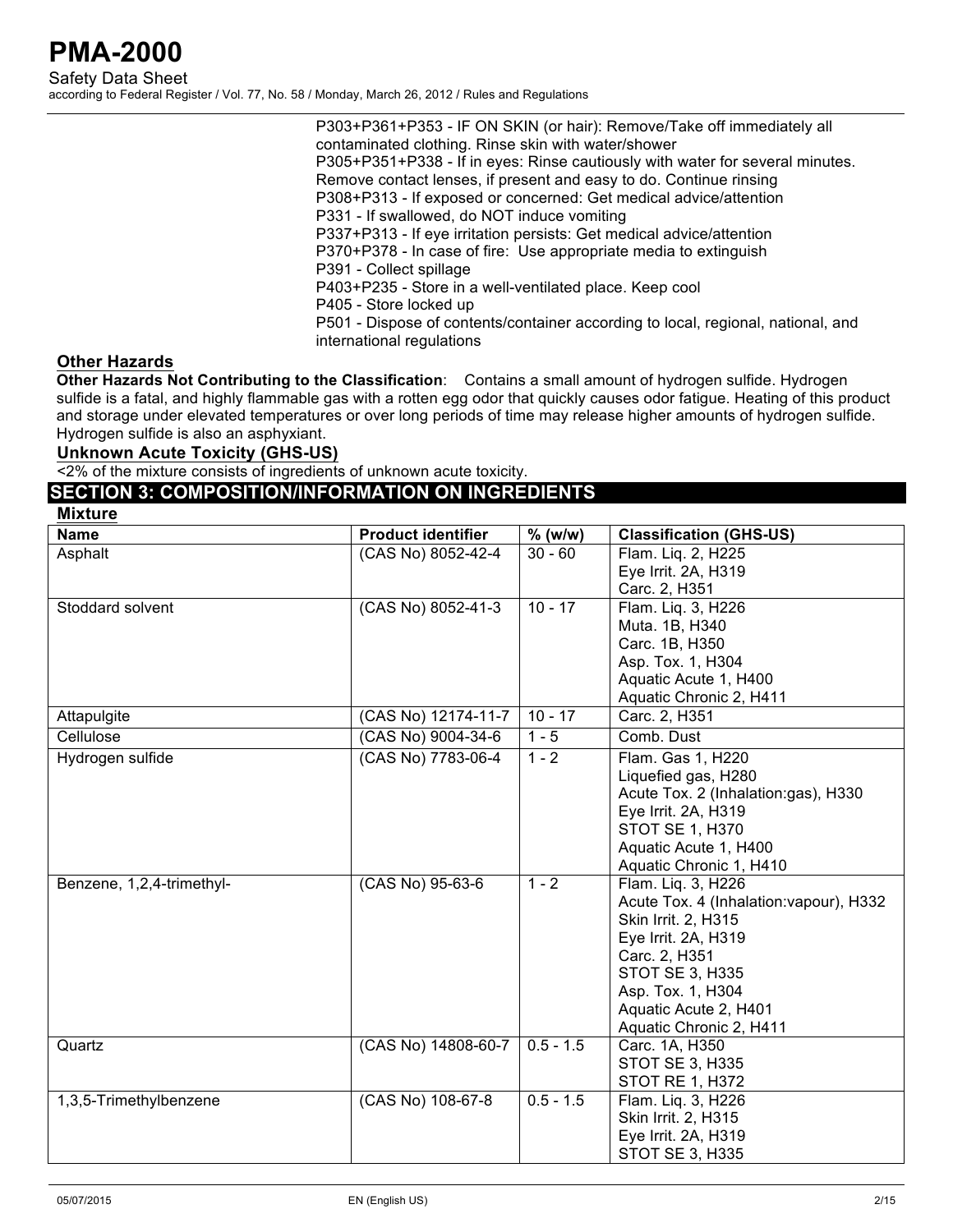Safety Data Sheet

according to Federal Register / Vol. 77, No. 58 / Monday, March 26, 2012 / Rules and Regulations

|                                |                     |           | Asp. Tox. 1, H304<br>Aquatic Acute 2, H401<br>Aquatic Chronic 2, H411                                                                                                   |
|--------------------------------|---------------------|-----------|-------------------------------------------------------------------------------------------------------------------------------------------------------------------------|
| 2-Butoxyethanol                | (CAS No) 111-76-2   | $0.1 - 1$ | Flam. Liq. 4, H227<br>Acute Tox. 4 (Oral), H302<br>Acute Tox. 4 (Dermal), H312<br>Acute Tox. 4 (Inhalation: vapour), H332<br>Skin Irrit. 2, H315<br>Eye Irrit. 2A, H319 |
| Alcohols, C9-11-iso-, C10-rich | (CAS No) 68526-85-2 | 0.03      | Aquatic Acute 1, H400                                                                                                                                                   |

## **SECTION 4: FIRST AID MEASURES**

### **Description of First Aid Measures**

**General:** Never give anything by mouth to an unconscious person. If you feel unwell, seek medical advice (show the label where possible). If exposed or concerned: Get medical advice/attention.

**Inhalation:** When symptoms occur: go into open air and ventilate suspected area. If exposed or concerned: Get medical advice/attention.

**Skin Contact:** Remove contaminated clothing. Rinse affected area with water for at least 5 minutes.

**Eye Contact:** Rinse cautiously with water for several minutes. Remove contact lenses, if present and easy to do. Continue rinsing.

**Ingestion:** Rinse mouth. Do NOT induce vomiting. IF SWALLOWED: Immediately call a POISON CENTER or doctor/physician.

#### **Most Important Symptoms and Effects Both Acute and Delayed**

**General:** May be fatal if swallowed and enters airways.

**Inhalation:** May cause cancer by inhalation.

**Skin Contact:** May cause skin irritation.

**Eye Contact:** May cause eye irritation.

**Ingestion:** May be fatal if swallowed and enters airways.

**Chronic Symptoms:** May cause genetic defects. May cause cancer.

#### **Indication of Any Immediate Medical Attention and Special Treatment Needed**

If medical advice is needed, have product container or label at hand.

### **SECTION 5: FIRE-FIGHTING MEASURES**

#### **Extinguishing Media**

**Suitable Extinguishing Media:** Use extinguishing media appropriate for surrounding fire.

**Unsuitable Extinguishing Media:** Do not use water jet. Use of heavy stream of water may spread fire.

#### **Special Hazards Arising From the Substance or Mixture**

**Fire Hazard:** Flammable liquid and vapor.

**Explosion Hazard:** May form flammable/explosive vapor-air mixture.

**Reactivity:** Hazardous reactions will not occur under normal conditions.

#### **Advice for Firefighters**

**Precautionary Measures Fire:** Not available

**Firefighting Instructions:** Exercise caution when fighting any chemical fire.

**Protection During Firefighting:** Do not enter fire area without proper protective equipment, including respiratory protection.

**Hazardous Combustion Products**: Carbon dioxide, carbon monoxide, smoke, fumes, unburned hydrocarbons and oxides of sulfur and/or nitrogen. Hydrogen sulfide and other sulfur-containing gases can evolve from this product particularily at elevated temperatures. Corrosive vapors.

#### **Reference to Other Sections**

Refer to section 9 for flammability properties.

#### **SECTION 6: ACCIDENTAL RELEASE MEASURES**

#### **Personal Precautions, Protective Equipment and Emergency Procedures**

**General Measures:** Use special care to avoid static electric charges. Keep away from heat/sparks/open flames/hot surfaces. – No smoking. Handle in accordance with good industrial hygiene and safety practice. Do not allow product to spread into the environment.

#### **For Non-Emergency Personnel**

**Protective Equipment:** Use appropriate personal protection equipment (PPE).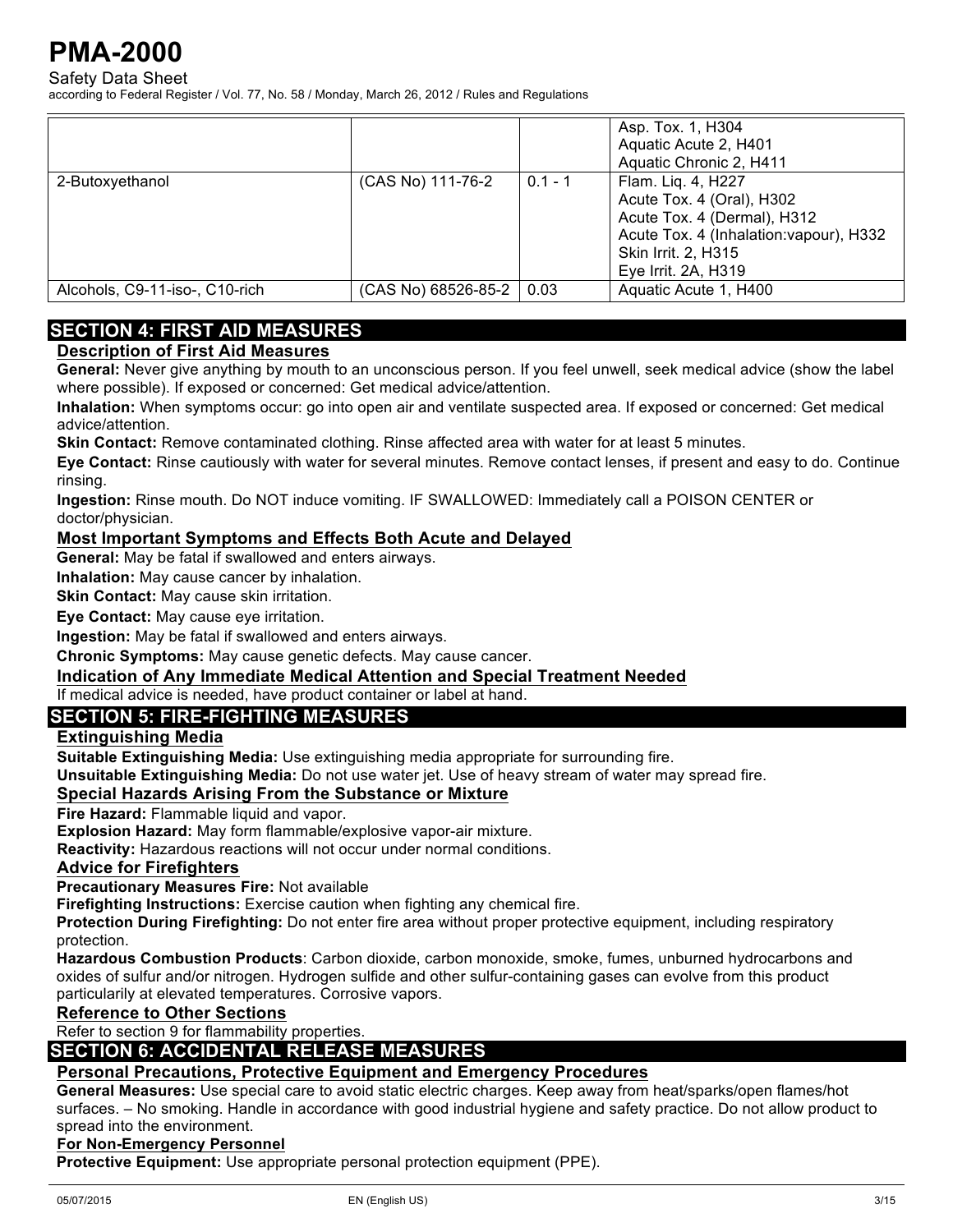Safety Data Sheet according to Federal Register / Vol. 77, No. 58 / Monday, March 26, 2012 / Rules and Regulations

**Emergency Procedures:** Evacuate unnecessary personnel. Evacuate unnecessary personnel.

#### **For Emergency Personnel**

**Protective Equipment:** Equip cleanup crew with proper protection. Use appropriate personal protection equipment (PPE).

**Emergency Procedures:** Ventilate area.

#### **Environmental Precautions**

Prevent entry to sewers and public waters. Avoid release to the environment.

#### **Methods and Material for Containment and Cleaning Up**

**For Containment:** Absorb and/or contain spill with inert material. Do not take up in combustible material such as: saw dust or cellulosic material.

**Methods for Cleaning Up:** Collect spillage. Clear up spills immediately and dispose of waste safely.

#### **Reference to Other Sections**

See heading 8, Exposure Controls and Personal Protection.

### **SECTION 7: HANDLING AND STORAGE**

#### **Precautions for Safe Handling**

**Additional Hazards When Processed:** Handle empty containers with care because residual vapors are flammable. Contains Sulfur, may release small amounts of hydrogen sulfide. Hydrogen sulfide is a highly flammable, explosive gas under certain conditions, is a toxic gas, and may be fatal. Gas can accumulate in the headspace of closed containers, use caution when opening sealed containers. Heating the product or containers can cause thermal decomposition of the product and release hydrogen sulfide.

**Hygiene Measures:** Handle in accordance with good industrial hygiene and safety procedures. Wash hands and other exposed areas with mild soap and water before eating, drinking, or smoking and again when leaving work.

#### **Conditions for Safe Storage, Including Any Incompatibilities**

**Technical Measures:** Proper grounding procedures to avoid static electricity should be followed. Ground/bond container and receiving equipment. Use explosion-proof electrical, lighting, ventilating equipment.

**Storage Conditions:** Store in a dry, cool and well-ventilated place. Keep container closed when not in use. Store locked up.

**Incompatible Materials:** Strong acids. Strong bases. Strong oxidizers.

#### **Specific End Use(s)** Asphalt Roofing Cement/Mastic

### **SECTION 8: EXPOSURE CONTROLS/PERSONAL PROTECTION**

#### **Control Parameters**

| Asphalt (8052-42-4)          |                                          |                                          |
|------------------------------|------------------------------------------|------------------------------------------|
| Mexico                       | OEL TWA (mg/m <sup>3</sup> )             | $5 \text{ mg/m}^3$                       |
| Mexico                       | OEL STEL (mg/m <sup>3</sup> )            | 10 mg/ $m3$                              |
| <b>USA ACGIH</b>             | ACGIH TWA (mg/m <sup>3</sup> )           | $0.5$ mg/m <sup>3</sup>                  |
| <b>USA NIOSH</b>             | NIOSH REL (ceiling) (mg/m <sup>3</sup> ) | $5 \text{ mg/m}^3$                       |
| Alberta                      | OEL TWA (mg/m <sup>3</sup> )             | 5 mg/m <sup>3</sup> (Petroleum; Bitumen) |
| <b>British Columbia</b>      | OEL TWA (mg/m <sup>3</sup> )             | $0.5$ mg/m <sup>3</sup>                  |
| Manitoba                     | OEL TWA (mg/m <sup>3</sup> )             | $0.5$ mg/m <sup>3</sup>                  |
| <b>New Brunswick</b>         | OEL TWA (mg/m <sup>3</sup> )             | 5 mg/m <sup>3</sup> (petroleum fumes)    |
| Newfoundland &               | OEL TWA (mg/m <sup>3</sup> )             | $0.5$ mg/m <sup>3</sup>                  |
| Labrador                     |                                          |                                          |
| Nova Scotia                  | OEL TWA (mg/m <sup>3</sup> )             | $0.5$ mg/m <sup>3</sup>                  |
| Nunavut                      | OEL STEL (mg/m <sup>3</sup> )            | 10 mg/m <sup>3</sup> (Petroleum fumes)   |
| Nunavut                      | OEL TWA (mg/m <sup>3</sup> )             | 5 mg/m <sup>3</sup> (Petroleum fumes)    |
| <b>Northwest Territories</b> | OEL STEL (mg/m <sup>3</sup> )            | 10 mg/m <sup>3</sup> (Petroleum fumes)   |
| <b>Northwest Territories</b> | OEL TWA (mg/m <sup>3</sup> )             | 5 mg/m <sup>3</sup> (Petroleum fumes)    |
| Ontario                      | OEL TWA (mg/m <sup>3</sup> )             | $0.5$ mg/m <sup>3</sup>                  |
| <b>Prince Edward Island</b>  | OEL TWA (mg/m <sup>3</sup> )             | $0.5$ mg/m <sup>3</sup>                  |
| Québec                       | VEMP (mg/m <sup>3</sup> )                | $5 \text{ mg/m}^3$                       |
| Saskatchewan                 | OEL STEL (mg/m <sup>3</sup> )            | 1.5 mg/ $m3$ (fumes)                     |
| Saskatchewan                 | OEL TWA (mg/m <sup>3</sup> )             | $0.5$ mg/m <sup>3</sup>                  |
| Yukon                        | OEL STEL (mg/m <sup>3</sup> )            | 10 mg/ $m3$                              |
| Yukon                        | OEL TWA (mg/m <sup>3</sup> )             | $5 \text{ mg/m}^3$                       |
| Hydrogen sulfide (7783-06-4) |                                          |                                          |
| Mexico                       | OEL TWA (mg/m <sup>3</sup> )             | 14 mg/m <sup>3</sup>                     |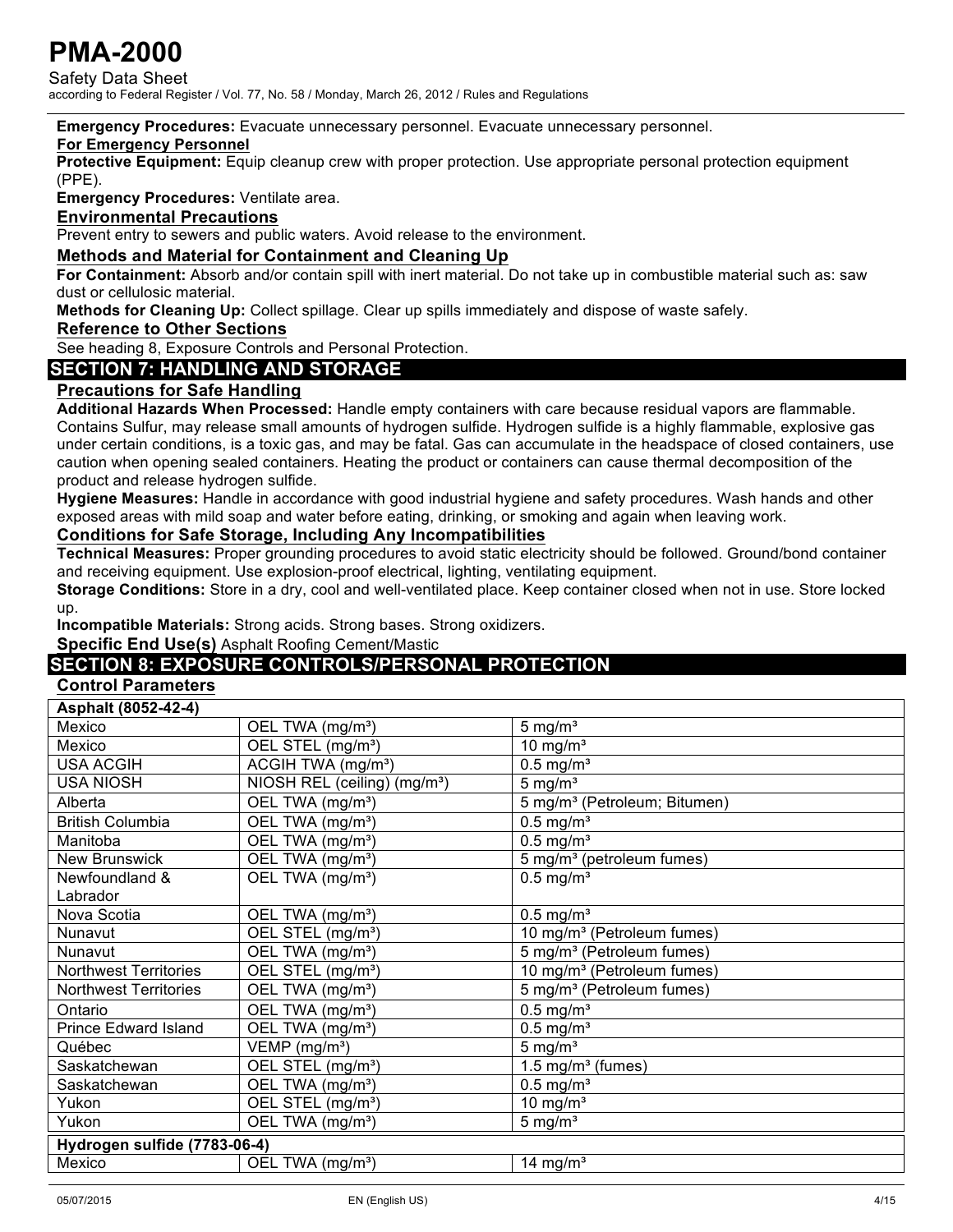Safety Data Sheet

| Mexico                                 | OEL TWA (ppm)                            | 10 ppm                          |  |
|----------------------------------------|------------------------------------------|---------------------------------|--|
| Mexico                                 | OEL STEL (mg/m <sup>3</sup> )            | $21$ mg/m <sup>3</sup>          |  |
| Mexico                                 | OEL STEL (ppm)                           | 15 ppm                          |  |
| <b>USA ACGIH</b>                       | <b>ACGIH TWA (ppm)</b>                   | 1 ppm                           |  |
| <b>USA ACGIH</b>                       | <b>ACGIH STEL (ppm)</b>                  | 5 ppm                           |  |
| <b>USA OSHA</b>                        | OSHA PEL (Ceiling) (ppm)                 | 20 ppm                          |  |
| <b>USA NIOSH</b>                       | NIOSH REL (ceiling) (mg/m <sup>3</sup> ) | 15 mg/ $m3$                     |  |
| <b>USA NIOSH</b>                       | NIOSH REL (ceiling) (ppm)                | 10 ppm                          |  |
| <b>USA IDLH</b>                        | US IDLH (ppm)                            | 100 ppm                         |  |
| Alberta                                | OEL Ceiling (mg/m <sup>3</sup> )         | $21$ mg/m <sup>3</sup>          |  |
| Alberta                                | OEL Ceiling (ppm)                        | $\overline{15}$ ppm             |  |
| Alberta                                | OEL TWA (mg/m <sup>3</sup> )             | 14 mg/ $m3$                     |  |
| Alberta                                | OEL TWA (ppm)                            | 10 ppm                          |  |
| <b>British Columbia</b>                | OEL Ceiling (ppm)                        | 10 ppm                          |  |
| Manitoba                               | OEL STEL (ppm)                           | 5 ppm                           |  |
| Manitoba                               | OEL TWA (ppm)                            | 1 ppm                           |  |
| <b>New Brunswick</b>                   | OEL STEL (mg/m <sup>3</sup> )            | $21$ mg/m <sup>3</sup>          |  |
| <b>New Brunswick</b>                   | OEL STEL (ppm)                           | 15 ppm                          |  |
| <b>New Brunswick</b>                   | OEL TWA (mg/m <sup>3</sup> )             | 14 mg/ $m3$                     |  |
| <b>New Brunswick</b>                   | OEL TWA (ppm)                            | 10 ppm                          |  |
| Newfoundland &                         | OEL STEL (ppm)                           | 5 ppm                           |  |
| Labrador                               |                                          |                                 |  |
| Newfoundland &                         | OEL TWA (ppm)                            | 1 ppm                           |  |
| Labrador                               |                                          |                                 |  |
| Nova Scotia                            | OEL STEL (ppm)                           | 5 ppm                           |  |
| Nova Scotia                            | OEL TWA (ppm)                            | 1 ppm                           |  |
| Nunavut                                | OEL Ceiling (mg/m <sup>3</sup> )         | 28 mg/ $m3$                     |  |
| Nunavut                                | OEL Ceiling (ppm)                        | 20 ppm                          |  |
| Nunavut                                | OEL STEL (mg/m <sup>3</sup> )            | $21$ mg/m <sup>3</sup>          |  |
| Nunavut                                | OEL STEL (ppm)                           | 15 ppm                          |  |
| Nunavut                                | OEL TWA (mg/m <sup>3</sup> )             | 14 mg/ $m3$                     |  |
| Nunavut                                | OEL TWA (ppm)                            | 10 ppm                          |  |
| <b>Northwest Territories</b>           | OEL Ceiling (mg/m <sup>3</sup> )         | 28 mg/ $m3$                     |  |
| <b>Northwest Territories</b>           | OEL Ceiling (ppm)                        | 20 ppm                          |  |
| <b>Northwest Territories</b>           | OEL STEL (mg/m <sup>3</sup> )            | $21$ mg/m <sup>3</sup>          |  |
| <b>Northwest Territories</b>           | OEL STEL (ppm)                           | 15 ppm                          |  |
| <b>Northwest Territories</b>           | OEL TWA (mg/m <sup>3</sup> )             | 14 mg/ $m3$                     |  |
| <b>Northwest Territories</b>           |                                          |                                 |  |
| Ontario                                | OEL TWA (ppm)                            | 10 ppm                          |  |
|                                        | OEL STEL (ppm)                           | 15 ppm                          |  |
| Ontario<br><b>Prince Edward Island</b> | OEL TWA (ppm)                            | 10 ppm                          |  |
| <b>Prince Edward Island</b>            | OEL STEL (ppm)                           | 5 ppm                           |  |
| Québec                                 | OEL TWA (ppm)                            | 1 ppm<br>$21$ mg/m <sup>3</sup> |  |
|                                        | VECD (mg/m <sup>3</sup> )                |                                 |  |
| Québec                                 | VECD (ppm)                               | 15 ppm                          |  |
| Québec                                 | VEMP (mg/m <sup>3</sup> )                | 14 mg/ $m3$                     |  |
| Québec                                 | $VEMP$ (ppm)                             | 10 ppm                          |  |
| Saskatchewan                           | OEL STEL (ppm)                           | 15 ppm                          |  |
| Saskatchewan                           | OEL TWA (ppm)                            | 10 ppm                          |  |
| Yukon                                  | OEL STEL (mg/m <sup>3</sup> )            | $27 \text{ mg/m}^3$             |  |
| Yukon                                  | OEL STEL (ppm)                           | 15 ppm                          |  |
| Yukon                                  | OEL TWA (mg/m <sup>3</sup> )             | 15 mg/ $m3$                     |  |
| Yukon                                  | OEL TWA (ppm)                            | 10 ppm                          |  |
| Benzene, 1,2,4-trimethyl- (95-63-6)    |                                          |                                 |  |
| <b>USA NIOSH</b>                       | NIOSH REL (TWA) (mg/m <sup>3</sup> )     | 125 mg/m <sup>3</sup>           |  |
| <b>USA NIOSH</b>                       | NIOSH REL (TWA) (ppm)                    | 25 ppm                          |  |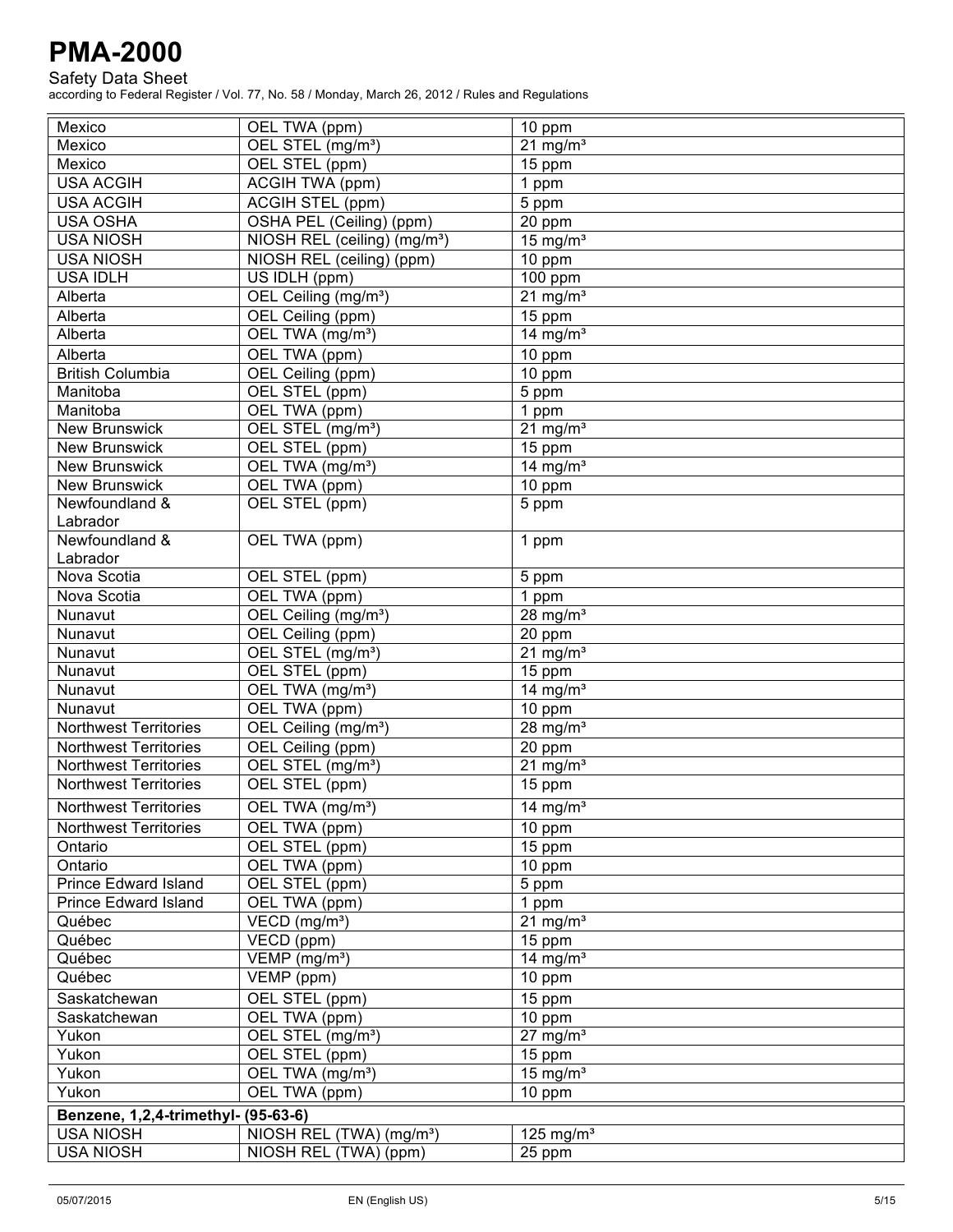Safety Data Sheet

| Stoddard solvent (8052-41-3)      |                                          |                                                                           |
|-----------------------------------|------------------------------------------|---------------------------------------------------------------------------|
| Mexico                            | OEL TWA (mg/m <sup>3</sup> )             | 523 mg/m <sup>3</sup>                                                     |
| Mexico                            | OEL TWA (ppm)                            | $\overline{100}$ ppm                                                      |
| Mexico                            | OEL STEL (mg/m <sup>3</sup> )            | 1050 mg/m <sup>3</sup>                                                    |
| Mexico                            | OEL STEL (ppm)                           | 200 ppm                                                                   |
| <b>USA ACGIH</b>                  | <b>ACGIH TWA (ppm)</b>                   | 100 ppm                                                                   |
| <b>USA OSHA</b>                   | OSHA PEL (TWA) (mg/m <sup>3</sup> )      | 2900 mg/m <sup>3</sup>                                                    |
| <b>USA OSHA</b>                   | OSHA PEL (TWA) (ppm)                     | 500 ppm                                                                   |
| <b>USA NIOSH</b>                  | NIOSH REL (TWA) (mg/m <sup>3</sup> )     | 350 mg/m <sup>3</sup>                                                     |
| <b>USA NIOSH</b>                  | NIOSH REL (ceiling) (mg/m <sup>3</sup> ) | 1800 mg/m <sup>3</sup>                                                    |
| <b>USA IDLH</b>                   | US IDLH (mg/m <sup>3</sup> )             | 20000 mg/m <sup>3</sup>                                                   |
| Alberta                           | OEL TWA (mg/m <sup>3</sup> )             | $572$ mg/m <sup>3</sup>                                                   |
| Alberta                           | OEL TWA (ppm)                            | 100 ppm                                                                   |
| British Columbia                  | OEL STEL (mg/m <sup>3</sup> )            | 580 mg/m <sup>3</sup>                                                     |
| <b>British Columbia</b>           | OEL TWA (mg/m <sup>3</sup> )             | $290$ mg/m <sup>3</sup>                                                   |
| Manitoba                          | OEL TWA (ppm)                            | 100 ppm                                                                   |
| <b>New Brunswick</b>              | OEL TWA (mg/m <sup>3</sup> )             | $525$ mg/m <sup>3</sup>                                                   |
| <b>New Brunswick</b>              | OEL TWA (ppm)                            | 100 ppm                                                                   |
| Newfoundland &                    | OEL TWA (ppm)                            | 100 ppm                                                                   |
| Labrador                          |                                          |                                                                           |
| Nova Scotia                       | OEL TWA (ppm)                            | 100 ppm                                                                   |
| Nunavut                           | OEL STEL (mg/m <sup>3</sup> )            | $\overline{720}$ mg/m <sup>3</sup>                                        |
| Nunavut                           | OEL STEL (ppm)                           | $\overline{125}$ ppm                                                      |
| Nunavut                           | OEL TWA (mg/m <sup>3</sup> )             | $\overline{575}$ mg/m <sup>3</sup>                                        |
| Nunavut                           | OEL TWA (ppm)                            | 100 ppm                                                                   |
| <b>Northwest Territories</b>      | OEL STEL (mg/m <sup>3</sup> )            | $720$ mg/m <sup>3</sup>                                                   |
| <b>Northwest Territories</b>      | OEL STEL (ppm)                           | 125 ppm                                                                   |
| Northwest Territories             | OEL TWA (mg/m <sup>3</sup> )             | $575$ mg/m <sup>3</sup>                                                   |
| <b>Northwest Territories</b>      | OEL TWA (ppm)                            | 100 ppm                                                                   |
| Ontario                           | OEL TWA (mg/m <sup>3</sup> )             | 525 mg/m <sup>3</sup> (140°C Flash aliphatic solvent)                     |
| <b>Prince Edward Island</b>       | OEL TWA (ppm)                            | 100 ppm                                                                   |
| Québec                            | VEMP (mg/m <sup>3</sup> )                | 525 mg/ $m3$                                                              |
| Québec                            | $\overline{\mathsf{VEMP}}$ (ppm)         | 100 ppm                                                                   |
| Saskatchewan                      | OEL STEL (ppm)                           | $\overline{125}$ ppm                                                      |
| Saskatchewan                      | OEL TWA (ppm)                            | $100$ ppm                                                                 |
| Yukon                             | OEL STEL (mg/m <sup>3</sup> )            | 720 mg/m <sup>3</sup>                                                     |
| Yukon                             | OEL STEL (ppm)                           | 150 ppm                                                                   |
| Yukon                             | OEL TWA (mg/m <sup>3</sup> )             | $\overline{575}$ mg/m <sup>3</sup>                                        |
| Yukon                             | OEL TWA (ppm)                            | $100$ ppm                                                                 |
| 1,3,5-Trimethylbenzene (108-67-8) |                                          |                                                                           |
| <b>USA NIOSH</b>                  | NIOSH REL (TWA) (mg/m <sup>3</sup> )     | 125 mg/ $m3$                                                              |
| <b>USA NIOSH</b>                  | NIOSH REL (TWA) (ppm)                    | 25 ppm                                                                    |
| Quartz (14808-60-7)               |                                          |                                                                           |
| Mexico                            | OEL TWA (mg/m <sup>3</sup> )             | $0.1$ mg/m <sup>3</sup>                                                   |
| <b>USA ACGIH</b>                  | ACGIH TWA (mg/m <sup>3</sup> )           | $0.025$ mg/m <sup>3</sup>                                                 |
| <b>USA OSHA</b>                   | OSHA PEL (STEL) (mg/m <sup>3</sup> )     | 250 mppcf/%SiO <sub>2</sub> +5, 10mg/m <sup>3</sup> /%SiO <sub>2</sub> +2 |
| <b>USA NIOSH</b>                  | NIOSH REL (TWA) (mg/m <sup>3</sup> )     | $0.05$ mg/m <sup>3</sup>                                                  |
| <b>USA IDLH</b>                   | US IDLH (mg/m <sup>3</sup> )             | $\overline{50}$ mg/m <sup>3</sup>                                         |
| Alberta                           | OEL TWA (mg/m <sup>3</sup> )             | $0.025$ mg/m <sup>3</sup>                                                 |
| <b>British Columbia</b>           | OEL TWA (mg/m <sup>3</sup> )             | $0.025$ mg/m <sup>3</sup>                                                 |
| Manitoba                          | OEL TWA (mg/m <sup>3</sup> )             | $0.025$ mg/m <sup>3</sup>                                                 |
| <b>New Brunswick</b>              | OEL TWA (mg/m <sup>3</sup> )             | $0.1$ mg/m <sup>3</sup>                                                   |
| Newfoundland &                    | OEL TWA (mg/m <sup>3</sup> )             | $\overline{0.025}$ mg/m <sup>3</sup>                                      |
| Labrador                          |                                          |                                                                           |
| Nova Scotia                       | OEL TWA (mg/m <sup>3</sup> )             | $0.025$ mg/m <sup>3</sup>                                                 |
|                                   |                                          |                                                                           |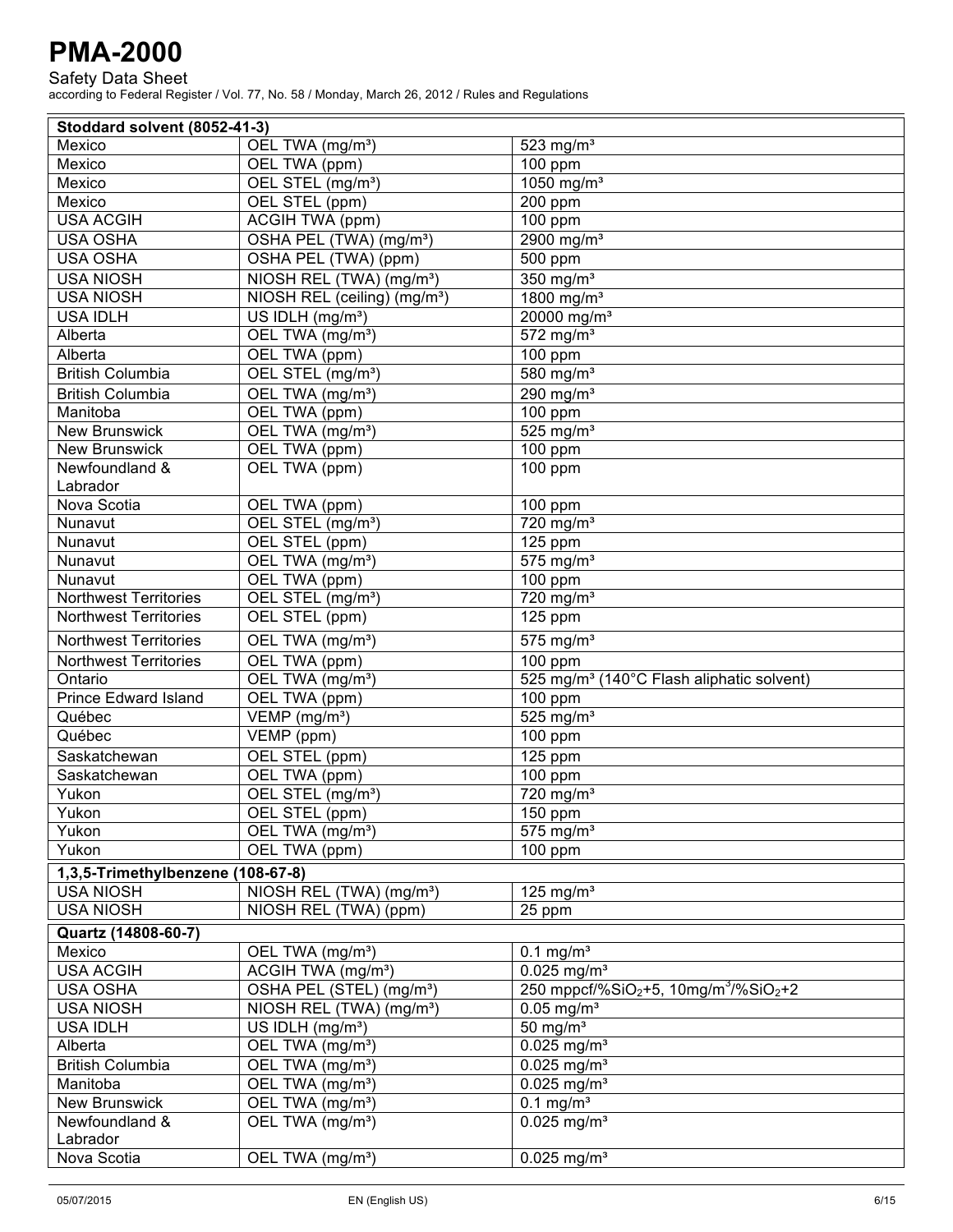#### Safety Data Sheet

| Nunavut                      | OEL TWA (mg/m <sup>3</sup> )         | $0.3$ mg/m <sup>3</sup> (total mass)                           |
|------------------------------|--------------------------------------|----------------------------------------------------------------|
| <b>Northwest Territories</b> | OEL TWA (mg/m <sup>3</sup> )         | 0.3 mg/m <sup>3</sup> (total mass)                             |
| Ontario                      | OEL TWA (mg/m <sup>3</sup> )         | 0.10 mg/m <sup>3</sup> (designated substances regulation)      |
| <b>Prince Edward Island</b>  | OEL TWA (mg/m <sup>3</sup> )         | $0.025$ mg/m <sup>3</sup>                                      |
| Québec                       | VEMP (mg/m <sup>3</sup> )            | $\overline{0.1}$ mg/m <sup>3</sup>                             |
| Saskatchewan                 | OEL TWA (mg/m <sup>3</sup> )         | $0.05$ mg/m <sup>3</sup>                                       |
| Yukon                        | OEL TWA (mg/m <sup>3</sup> )         | 300 particle/mL                                                |
| 2-Butoxyethanol (111-76-2)   |                                      |                                                                |
| Mexico                       | OEL TWA (mg/m <sup>3</sup> )         | 120 mg/ $m3$                                                   |
| Mexico                       | OEL TWA (ppm)                        | 26 ppm                                                         |
| Mexico                       | OEL STEL (mg/m <sup>3</sup> )        | 360 mg/m <sup>3</sup>                                          |
| Mexico                       | OEL STEL (ppm)                       | 75 ppm                                                         |
| <b>USA ACGIH</b>             | <b>ACGIH TWA (ppm)</b>               | 20 ppm                                                         |
| <b>USA OSHA</b>              | OSHA PEL (TWA) (mg/m <sup>3</sup> )  | 240 mg/ $m3$                                                   |
| <b>USA OSHA</b>              | OSHA PEL (TWA) (ppm)                 | 50 ppm                                                         |
| <b>USA NIOSH</b>             | NIOSH REL (TWA) (mg/m <sup>3</sup> ) | 24 mg/ $m3$                                                    |
| <b>USA NIOSH</b>             | NIOSH REL (TWA) (ppm)                | 5 ppm                                                          |
| <b>USA IDLH</b>              | US IDLH (ppm)                        | $\overline{700}$ ppm                                           |
| Alberta                      | OEL TWA (mg/m <sup>3</sup> )         | 97 mg/ $m3$                                                    |
| Alberta                      | OEL TWA (ppm)                        | 20 ppm                                                         |
| <b>British Columbia</b>      | OEL TWA (ppm)                        | 20 ppm                                                         |
| Manitoba                     | OEL TWA (ppm)                        | 20 ppm                                                         |
| <b>New Brunswick</b>         | OEL TWA (mg/m <sup>3</sup> )         | 121 mg/m $3$                                                   |
| <b>New Brunswick</b>         | OEL TWA (ppm)                        | 25 ppm                                                         |
| Newfoundland &               | OEL TWA (ppm)                        | 20 ppm                                                         |
| Labrador                     |                                      |                                                                |
| Nova Scotia                  | OEL TWA (ppm)                        | 20 ppm                                                         |
| Nunavut                      | OEL STEL (mg/m <sup>3</sup> )        | 360 $mg/m3$                                                    |
| Nunavut                      | OEL STEL (ppm)                       | $\overline{7}5$ ppm                                            |
| Nunavut                      | OEL TWA (mg/m <sup>3</sup> )         | $120$ mg/m <sup>3</sup>                                        |
| Nunavut                      | OEL TWA (ppm)                        | $25$ ppm                                                       |
| <b>Northwest Territories</b> | OEL STEL (mg/m <sup>3</sup> )        | 360 $mg/m3$                                                    |
| <b>Northwest Territories</b> | OEL STEL (ppm)                       | $\overline{75}$ ppm                                            |
| <b>Northwest Territories</b> | OEL TWA (mg/m <sup>3</sup> )         | 120 mg/ $m3$                                                   |
| <b>Northwest Territories</b> | OEL TWA (ppm)                        |                                                                |
| Ontario                      | OEL TWA (ppm)                        | 25 ppm                                                         |
| Prince Edward Island         | OEL TWA (ppm)                        | 20 ppm                                                         |
| Québec                       | VEMP (mg/m <sup>3</sup> )            | $20$ ppm<br>97 mg/ $m3$                                        |
| Québec                       | VEMP (ppm)                           | 20 ppm                                                         |
|                              |                                      |                                                                |
| Saskatchewan                 | OEL STEL (ppm)                       | 30 ppm                                                         |
| Saskatchewan                 | OEL TWA (ppm)                        | 20 ppm                                                         |
| Yukon                        | OEL STEL (mg/m <sup>3</sup> )        | $720$ mg/m <sup>3</sup>                                        |
| Yukon                        | OEL STEL (ppm)                       | 150 ppm                                                        |
| Yukon                        | OEL TWA (mg/m <sup>3</sup> )         | 240 mg/ $m3$                                                   |
| Yukon                        | OEL TWA (ppm)                        | 50 ppm                                                         |
| Kaolin (1332-58-7)           |                                      |                                                                |
| Mexico                       | OEL TWA (mg/m <sup>3</sup> )         | 10 mg/ $m3$                                                    |
| Mexico                       | OEL STEL (mg/m <sup>3</sup> )        | $20$ mg/m <sup>3</sup>                                         |
| <b>USA ACGIH</b>             | ACGIH TWA (mg/m <sup>3</sup> )       | 2 mg/m <sup>3</sup>                                            |
| <b>USA OSHA</b>              | OSHA PEL (TWA) (mg/m <sup>3</sup> )  | $5 \text{ mg/m}^3$                                             |
| <b>USA NIOSH</b>             | NIOSH REL (TWA) (mg/m <sup>3</sup> ) | 5 mg/ $m3$                                                     |
| Alberta                      | OEL TWA (mg/m <sup>3</sup> )         | 2 mg/ $m3$                                                     |
| <b>British Columbia</b>      | OEL TWA (mg/m <sup>3</sup> )         | 2 mg/m <sup>3</sup> (particulate matter containing no Asbestos |
|                              |                                      | and <1% Crystalline silica)                                    |
| Manitoba                     | OEL TWA (mg/m <sup>3</sup> )         | 2 mg/m <sup>3</sup> (particulate matter containing no Asbestos |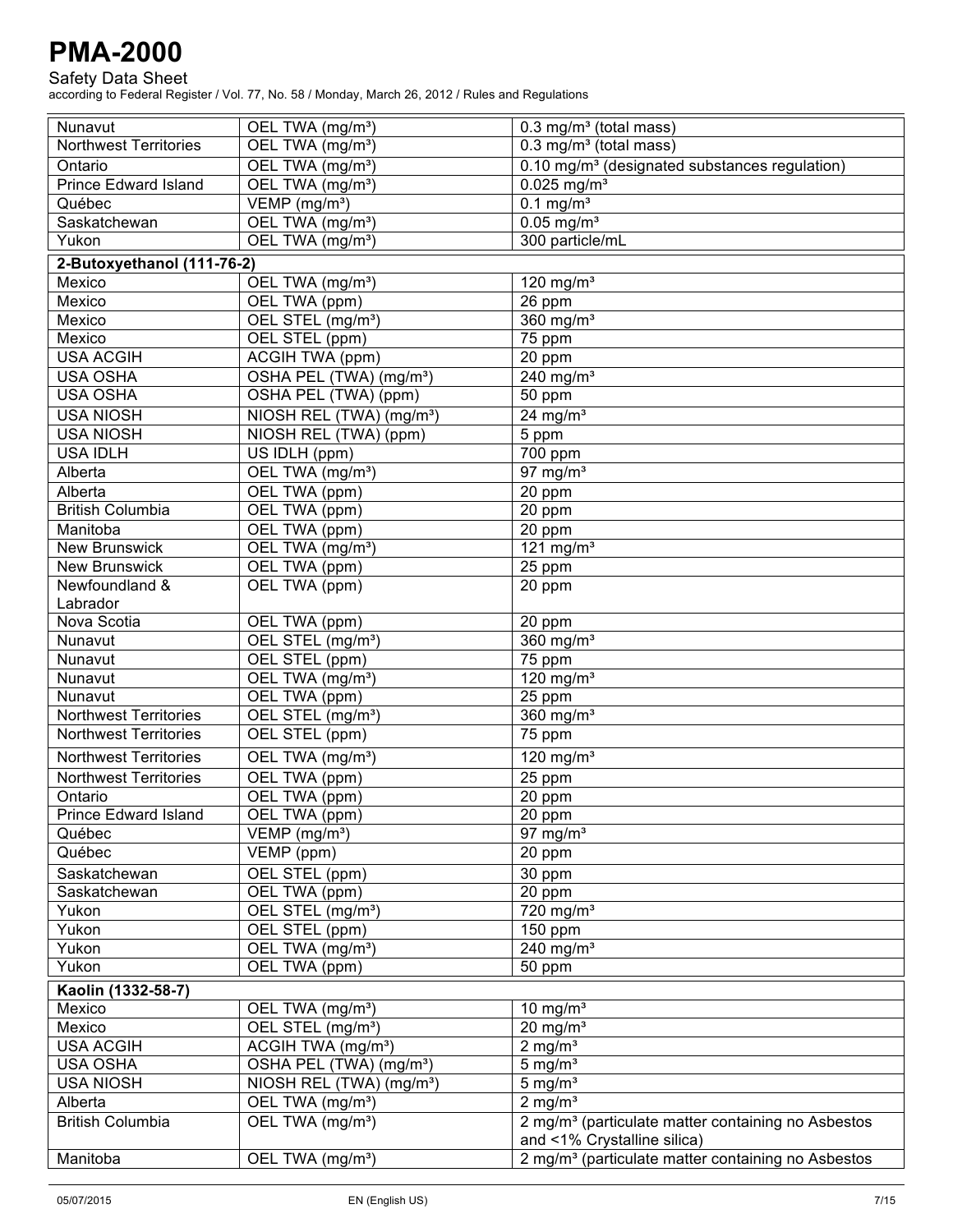Safety Data Sheet

according to Federal Register / Vol. 77, No. 58 / Monday, March 26, 2012 / Rules and Regulations

|                                 |                                      | and <1% Crystalline silica)                                     |
|---------------------------------|--------------------------------------|-----------------------------------------------------------------|
| <b>New Brunswick</b>            | OEL TWA (mg/m <sup>3</sup> )         | $2 \text{ mg/m}^3$                                              |
| Newfoundland &                  | OEL TWA (mg/m <sup>3</sup> )         | 2 mg/m <sup>3</sup> (particulate matter containing no Asbestos  |
| Labrador                        |                                      | and <1% Crystalline silica)                                     |
| Nova Scotia                     | OEL TWA (mg/m <sup>3</sup> )         | 2 mg/m <sup>3</sup> (particulate matter containing no Asbestos  |
|                                 |                                      | and <1% Crystalline silica)                                     |
| Nunavut                         | OEL TWA (mg/m <sup>3</sup> )         | 10 mg/m <sup>3</sup> (total mass)                               |
| <b>Northwest Territories</b>    | OEL TWA (mg/m <sup>3</sup> )         | $\overline{10 \text{ mg/m}^3}$ (total mass)                     |
| Ontario                         | OEL TWA (mg/m <sup>3</sup> )         | 2 mg/m <sup>3</sup> (containing no Asbestos and <1% Crystalline |
|                                 |                                      | silica)                                                         |
| <b>Prince Edward Island</b>     | OEL TWA (mg/m <sup>3</sup> )         | 2 mg/m <sup>3</sup> (particulate matter containing no Asbestos  |
|                                 |                                      | and <1% Crystalline silica)                                     |
| Québec                          | VEMP (mg/m <sup>3</sup> )            | 5 mg/m <sup>3</sup> (containing no Asbestos and <1% Crystalline |
|                                 |                                      | silica)                                                         |
| Saskatchewan                    | OEL STEL (mg/m <sup>3</sup> )        | $4$ mg/m <sup>3</sup>                                           |
| Saskatchewan                    | OEL TWA (mg/m <sup>3</sup> )         | $2$ mg/m <sup>3</sup>                                           |
| Yukon                           | OEL STEL (mg/m <sup>3</sup> )        | $20$ mg/m <sup>3</sup>                                          |
| Yukon                           | OEL TWA (mg/m <sup>3</sup> )         | 10 mg/ $m3$                                                     |
| <b>Attapulgite (12174-11-7)</b> |                                      |                                                                 |
| Québec                          | VEMP (mg/m <sup>3</sup> )            | 1 fibers/ $cm3$                                                 |
| Cellulose (9004-34-6)           |                                      |                                                                 |
| Mexico                          | OEL TWA (mg/m <sup>3</sup> )         | $10$ mg/m <sup>3</sup>                                          |
| Mexico                          | OEL STEL (mg/m <sup>3</sup> )        | $20 \text{ mg/m}^3$                                             |
| <b>USA ACGIH</b>                | ACGIH TWA (mg/m <sup>3</sup> )       | $10 \text{ mg/m}^3$                                             |
| <b>USA OSHA</b>                 | OSHA PEL (TWA) (mg/m <sup>3</sup> )  | $5 \text{ mg/m}^3$                                              |
| <b>USA NIOSH</b>                | NIOSH REL (TWA) (mg/m <sup>3</sup> ) | $5 \text{ mg/m}^3$                                              |
| Alberta                         | OEL TWA (mg/m <sup>3</sup> )         | 10 mg/ $m3$                                                     |
| <b>British Columbia</b>         | OEL TWA (mg/m <sup>3</sup> )         | $3 \overline{\mathrm{mg/m}^3}$                                  |
| Manitoba                        | OEL TWA (mg/m <sup>3</sup> )         | 10 mg/ $m3$                                                     |
| <b>New Brunswick</b>            | OEL TWA (mg/m <sup>3</sup> )         | 10 mg/ $m3$                                                     |
| Newfoundland &                  | OEL TWA (mg/m <sup>3</sup> )         | 10 mg/ $m3$                                                     |
| Labrador                        |                                      |                                                                 |
| Nova Scotia                     | OEL TWA (mg/m <sup>3</sup> )         | $10 \text{ mg/m}^3$                                             |
| Nunavut                         | OEL TWA (mg/m <sup>3</sup> )         | 10 mg/m <sup>3</sup> (total mass)                               |
| <b>Northwest Territories</b>    | OEL TWA (mg/m <sup>3</sup> )         | 10 mg/m <sup>3</sup> (total mass)                               |
| Ontario                         | OEL TWA (mg/m <sup>3</sup> )         | 10 mg/ $m3$                                                     |
| <b>Prince Edward Island</b>     | OEL TWA (mg/m <sup>3</sup> )         | 10 mg/ $m3$                                                     |
| Québec                          | $VEMP$ (mg/m <sup>3</sup> )          | 10 mg/m <sup>3</sup> (containing no Asbestos and <1%            |
|                                 |                                      | Crystalline silica)                                             |
| Saskatchewan                    | OEL STEL (mg/m <sup>3</sup> )        | $20$ mg/m <sup>3</sup>                                          |
| Saskatchewan                    | OEL TWA (mg/m <sup>3</sup> )         | 10 mg/ $m3$                                                     |
| Yukon                           | OEL STEL (mg/m <sup>3</sup> )        | $20$ mg/m <sup>3</sup>                                          |
| Yukon                           | OEL TWA (mg/m <sup>3</sup> )         | 10 mg/ $m3$                                                     |

#### **Exposure Controls**

**Appropriate Engineering Controls:** Proper grounding procedures to avoid static electricity should be followed. Use explosion-proof equipment. Take precautionary measures against static discharges. Ensure all national/local regulations are observed. Gas detectors should be used when flammable gases/vapours may be released.

Personal Protective Equipment: On heating: wear respiratory equipment. Protective clothing. Protective goggles.



**Materials for Protective Clothing:** Chemically resistant materials and fabrics. **Hand Protection:** Wear chemically resistant protective gloves.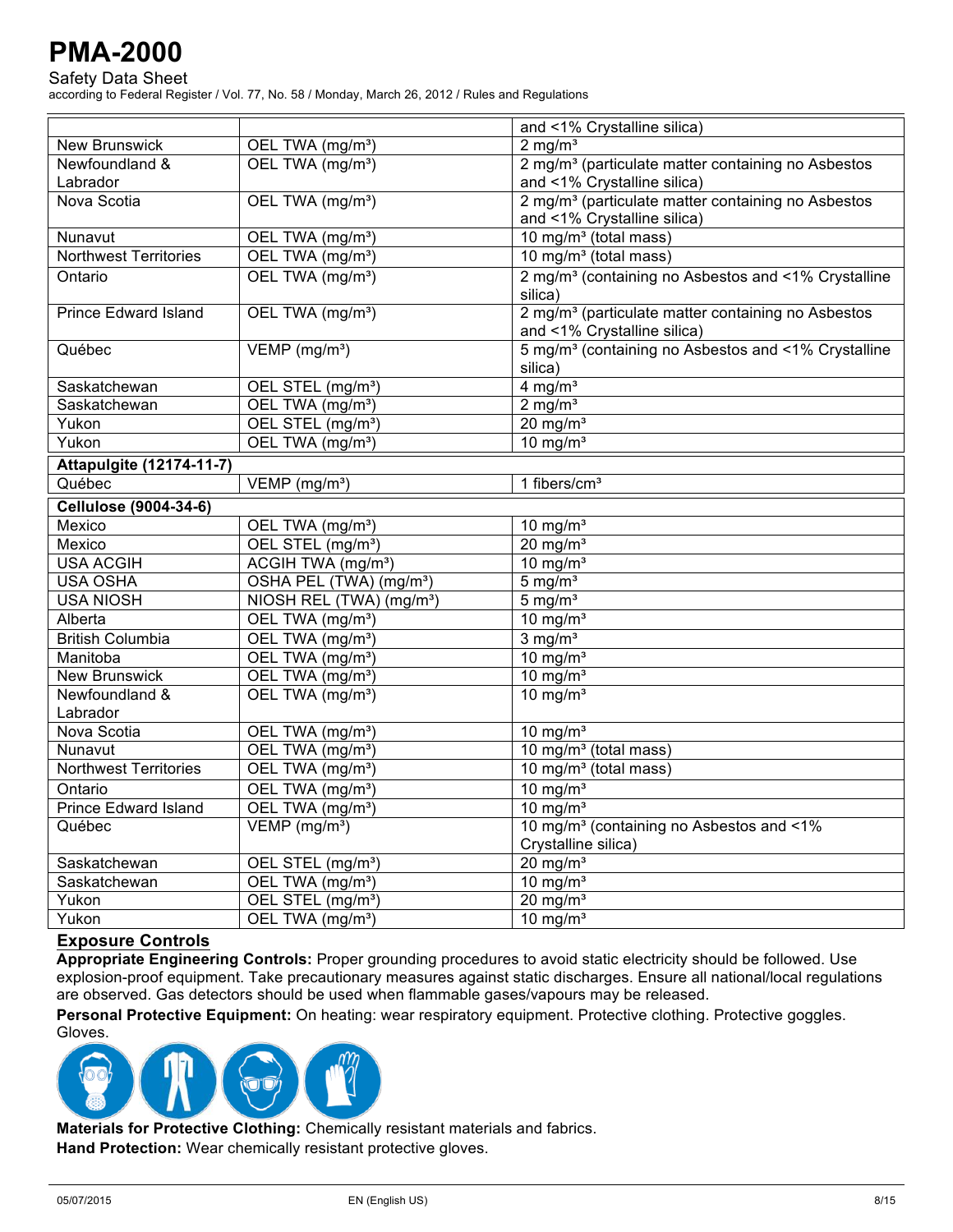Safety Data Sheet according to Federal Register / Vol. 77, No. 58 / Monday, March 26, 2012 / Rules and Regulations

**Eye Protection:** Chemical goggles or safety glasses.

**Skin and Body Protection:** Not available

**Respiratory Protection:** When manufacturing or handling product in large quantities and vapors or mists may be generated, maintain airborne concentrations below recommended limits. Workplace risk assessments should be completed before specifying and implementing respirator usage. NIOSH approved respirators for protection should be used if respirators are found to be necessary.

**Other Information:** When using, do not eat, drink or smoke.

### **SECTION 9: PHYSICAL AND CHEMICAL PROPERTIES**

| <b>Information on Basic Physical and Chemical Properties</b>      |                                                                          |
|-------------------------------------------------------------------|--------------------------------------------------------------------------|
| <b>Physical State</b>                                             | Liquid                                                                   |
| Appearance                                                        | Viscous, Black                                                           |
| Odor                                                              | Petroleum distillate                                                     |
| <b>Odor Threshold</b>                                             | Not available                                                            |
| рH                                                                | Not available                                                            |
| <b>Relative Evaporation Rate (butylacetate=1)</b>                 | Not available                                                            |
| <b>Melting Point</b>                                              | Not available                                                            |
| <b>Freezing Point</b>                                             | Not available                                                            |
| <b>Boiling Point</b>                                              | 149 - 199 °C (300.2-390.2°F)                                             |
| <b>Flash Point</b>                                                | 41 °C (105.8°F) TCC                                                      |
| <b>Auto-ignition Temperature</b>                                  | Not available                                                            |
| <b>Decomposition Temperature</b>                                  | Not available                                                            |
| <b>Flammability (solid, gas)</b>                                  | Not available                                                            |
| <b>Lower Flammable Limit</b>                                      | Not available                                                            |
| <b>Upper Flammable Limit</b>                                      | Not available                                                            |
| <b>Vapor Pressure</b>                                             | Not available                                                            |
| Relative Vapor Density at 20 °C                                   | Not available                                                            |
| <b>Relative Density</b>                                           | Not available                                                            |
| <b>Specific Gravity</b>                                           | 1.08                                                                     |
| <b>Solubility</b>                                                 | Insoluble                                                                |
| Partition coefficient: n-octanol/water                            | Not available                                                            |
| <b>Viscosity</b>                                                  | Not available                                                            |
| <b>Explosion Data - Sensitivity to Mechanical</b><br>Impact       | Not expected to present an explosion hazard due to mechanical<br>impact. |
| <b>Explosion Data - Sensitivity to Static</b><br><b>Discharge</b> | Not expected to present an explosion hazard due to static discharge.     |

### **SECTION 10: STABILITY AND REACTIVITY**

**Reactivity:** Hazardous reactions will not occur under normal conditions.

**Chemical Stability:** Flammable liquid and vapor. May form flammable/explosive vapor-air mixture.

**Possibility of Hazardous Reactions:** Hazardous polymerization will not occur.

**Conditions to Avoid:** Direct sunlight. Extremely high or low temperatures. Open flame. Overheating. Heat. Sparks. **Incompatible Materials:** Strong acids. Strong bases. Strong oxidizers.

**Hazardous Decomposition Products:** Carbon oxides (CO, CO2). May release flammable gases. Contains a small amount of hydrogen sulfide. Hydrogen sulfide is a fatal, and highly flammable gas with a rotten egg odor that quickly causes odor fatigue. Heating of this product and storage under elevated temperatures or over long periods of time may release higher amounts of hydrogen sulfide. Hydrogen sulfide is also an asphyxiant.

## **SECTION 11: TOXICOLOGICAL INFORMATION**

#### **Information on Toxicological Effects - Product**

**Acute Toxicity:** Not classified

**LD50 and LC50 Data:** Not available

**Skin Corrosion/Irritation:** Not classified

**Serious Eye Damage/Irritation:** Causes serious eye irritation.

**Respiratory or Skin Sensitization:** Not classified

**Germ Cell Mutagenicity:** May cause genetic defects.

**Teratogenicity: Not available**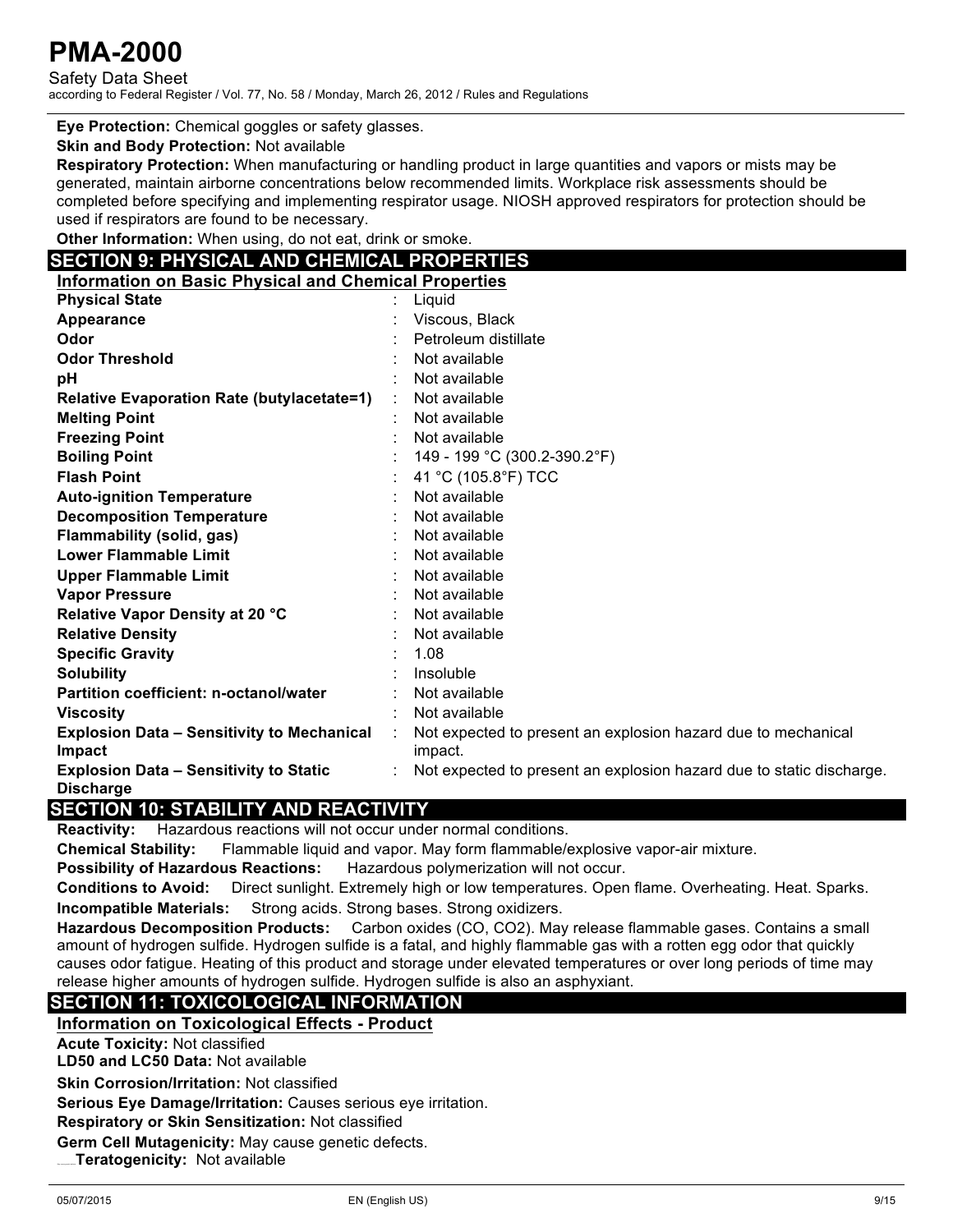Safety Data Sheet according to Federal Register / Vol. 77, No. 58 / Monday, March 26, 2012 / Rules and Regulations

| Carcinogenicity: May cause cancer (Inhalation).<br>Specific Target Organ Toxicity (Repeated Exposure): Not classified<br><b>Reproductive Toxicity: Not classified</b><br>Specific Target Organ Toxicity (Single Exposure): Not classified<br>Aspiration Hazard: May be fatal if swallowed and enters airways.<br>Symptoms/Injuries After Inhalation: May cause cancer by inhalation.<br>Symptoms/Injuries After Skin Contact: May cause skin irritation.<br>Symptoms/Injuries After Eye Contact: May cause eye irritation.<br>Symptoms/Injuries After Ingestion: May be fatal if swallowed and enters airways.<br>Chronic Symptoms: May cause genetic defects. May cause cancer.<br>Information on Toxicological Effects - Ingredient(s)<br>LD50 and LC50 Data: |                                               |  |  |
|-----------------------------------------------------------------------------------------------------------------------------------------------------------------------------------------------------------------------------------------------------------------------------------------------------------------------------------------------------------------------------------------------------------------------------------------------------------------------------------------------------------------------------------------------------------------------------------------------------------------------------------------------------------------------------------------------------------------------------------------------------------------|-----------------------------------------------|--|--|
| Asphalt (8052-42-4)                                                                                                                                                                                                                                                                                                                                                                                                                                                                                                                                                                                                                                                                                                                                             |                                               |  |  |
| LD50 Oral Rat                                                                                                                                                                                                                                                                                                                                                                                                                                                                                                                                                                                                                                                                                                                                                   | > 5000 mg/kg                                  |  |  |
| LD50 Dermal Rabbit                                                                                                                                                                                                                                                                                                                                                                                                                                                                                                                                                                                                                                                                                                                                              | > 2000 mg/kg                                  |  |  |
| Hydrogen sulfide (7783-06-4)                                                                                                                                                                                                                                                                                                                                                                                                                                                                                                                                                                                                                                                                                                                                    |                                               |  |  |
| LC50 Inhalation Rat (mg/l)                                                                                                                                                                                                                                                                                                                                                                                                                                                                                                                                                                                                                                                                                                                                      | 0.99 mg/l (Exposure time: 1 h)                |  |  |
| Benzene, 1,2,4-trimethyl- (95-63-6)                                                                                                                                                                                                                                                                                                                                                                                                                                                                                                                                                                                                                                                                                                                             |                                               |  |  |
| LD50 Oral Rat                                                                                                                                                                                                                                                                                                                                                                                                                                                                                                                                                                                                                                                                                                                                                   | 6000 mg/kg                                    |  |  |
| <b>LD50 Dermal Rabbit</b>                                                                                                                                                                                                                                                                                                                                                                                                                                                                                                                                                                                                                                                                                                                                       | > 3160 mg/kg                                  |  |  |
| LC50 Inhalation Rat (mg/l)                                                                                                                                                                                                                                                                                                                                                                                                                                                                                                                                                                                                                                                                                                                                      | 18 g/m <sup>3</sup> (Exposure time: 4 h)      |  |  |
| Stoddard solvent (8052-41-3)                                                                                                                                                                                                                                                                                                                                                                                                                                                                                                                                                                                                                                                                                                                                    |                                               |  |  |
| LD50 Oral Rat                                                                                                                                                                                                                                                                                                                                                                                                                                                                                                                                                                                                                                                                                                                                                   | > 5 g/kg Behavioral somnolence                |  |  |
| LD50 Dermal Rabbit                                                                                                                                                                                                                                                                                                                                                                                                                                                                                                                                                                                                                                                                                                                                              | $> 3$ mg/kg                                   |  |  |
| 1,3,5-Trimethylbenzene (108-67-8)                                                                                                                                                                                                                                                                                                                                                                                                                                                                                                                                                                                                                                                                                                                               |                                               |  |  |
| LC50 Inhalation Rat (mg/l)                                                                                                                                                                                                                                                                                                                                                                                                                                                                                                                                                                                                                                                                                                                                      | 24 g/m <sup>3</sup> (Exposure time: 4 h)      |  |  |
| Quartz (14808-60-7)                                                                                                                                                                                                                                                                                                                                                                                                                                                                                                                                                                                                                                                                                                                                             |                                               |  |  |
| LD50 Oral Rat                                                                                                                                                                                                                                                                                                                                                                                                                                                                                                                                                                                                                                                                                                                                                   | > 5000 mg/kg                                  |  |  |
| 2-Butoxyethanol (111-76-2)                                                                                                                                                                                                                                                                                                                                                                                                                                                                                                                                                                                                                                                                                                                                      |                                               |  |  |
| LD50 Oral Rat                                                                                                                                                                                                                                                                                                                                                                                                                                                                                                                                                                                                                                                                                                                                                   | 470 mg/kg                                     |  |  |
| LD50 Dermal Rat                                                                                                                                                                                                                                                                                                                                                                                                                                                                                                                                                                                                                                                                                                                                                 | 1680 mg/kg                                    |  |  |
| LC50 Inhalation Rat (ppm)                                                                                                                                                                                                                                                                                                                                                                                                                                                                                                                                                                                                                                                                                                                                       | $450$ ppm/4h                                  |  |  |
| Cellulose (9004-34-6)                                                                                                                                                                                                                                                                                                                                                                                                                                                                                                                                                                                                                                                                                                                                           |                                               |  |  |
| LC50 Inhalation Rat (mg/l)                                                                                                                                                                                                                                                                                                                                                                                                                                                                                                                                                                                                                                                                                                                                      | > 5800 mg/m <sup>3</sup> (Exposure time: 4 h) |  |  |
|                                                                                                                                                                                                                                                                                                                                                                                                                                                                                                                                                                                                                                                                                                                                                                 |                                               |  |  |
| Alcohols, C9-11-iso-, C10-rich (68526-85-2)<br>LD50 Oral Rat                                                                                                                                                                                                                                                                                                                                                                                                                                                                                                                                                                                                                                                                                                    |                                               |  |  |
| LD50 Dermal Rabbit                                                                                                                                                                                                                                                                                                                                                                                                                                                                                                                                                                                                                                                                                                                                              | > 2648 mg/kg                                  |  |  |
| LC50 Inhalation Rat (ppm)                                                                                                                                                                                                                                                                                                                                                                                                                                                                                                                                                                                                                                                                                                                                       | $> 3.16$ mg/kg<br>$> 95.3$ ppm                |  |  |
|                                                                                                                                                                                                                                                                                                                                                                                                                                                                                                                                                                                                                                                                                                                                                                 |                                               |  |  |
| Asphalt (8052-42-4)                                                                                                                                                                                                                                                                                                                                                                                                                                                                                                                                                                                                                                                                                                                                             |                                               |  |  |
| <b>IARC Group</b>                                                                                                                                                                                                                                                                                                                                                                                                                                                                                                                                                                                                                                                                                                                                               | 2B                                            |  |  |
| National Toxicity Program (NTP) Status                                                                                                                                                                                                                                                                                                                                                                                                                                                                                                                                                                                                                                                                                                                          | Twelfth Report - Items under consideration.   |  |  |
| Quartz (14808-60-7)                                                                                                                                                                                                                                                                                                                                                                                                                                                                                                                                                                                                                                                                                                                                             |                                               |  |  |
| <b>IARC Group</b><br>National Toxicity Program (NTP) Status                                                                                                                                                                                                                                                                                                                                                                                                                                                                                                                                                                                                                                                                                                     | Known Human Carcinogens.                      |  |  |
|                                                                                                                                                                                                                                                                                                                                                                                                                                                                                                                                                                                                                                                                                                                                                                 |                                               |  |  |
| 2-Butoxyethanol (111-76-2)                                                                                                                                                                                                                                                                                                                                                                                                                                                                                                                                                                                                                                                                                                                                      | 3                                             |  |  |
| <b>IARC Group</b><br>National Toxicity Program (NTP) Status                                                                                                                                                                                                                                                                                                                                                                                                                                                                                                                                                                                                                                                                                                     | Evidence of Carcinogenicity.                  |  |  |
|                                                                                                                                                                                                                                                                                                                                                                                                                                                                                                                                                                                                                                                                                                                                                                 |                                               |  |  |
| <b>Attapulgite (12174-11-7)</b>                                                                                                                                                                                                                                                                                                                                                                                                                                                                                                                                                                                                                                                                                                                                 |                                               |  |  |
| <b>IARC Group</b>                                                                                                                                                                                                                                                                                                                                                                                                                                                                                                                                                                                                                                                                                                                                               | 2B, 3                                         |  |  |
| <b>SECTION 12: ECOLOGICAL INFORMATION</b><br><b>Toxicity</b>                                                                                                                                                                                                                                                                                                                                                                                                                                                                                                                                                                                                                                                                                                    |                                               |  |  |

**Ecology - General:** Very toxic to aquatic life. Harmful to aquatic life with long lasting effects.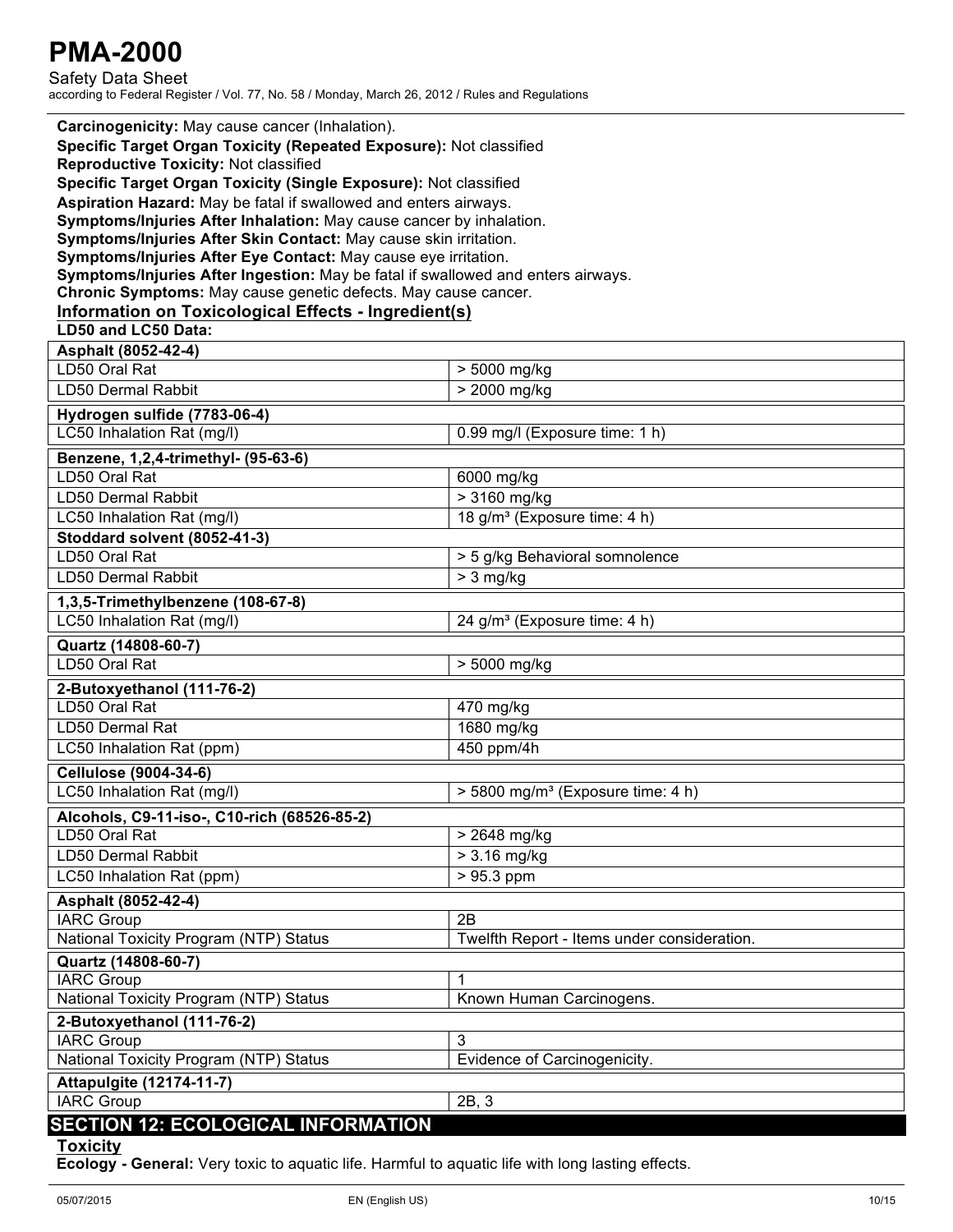Safety Data Sheet according to Federal Register / Vol. 77, No. 58 / Monday, March 26, 2012 / Rules and Regulations

| Hydrogen sulfide (7783-06-4)                         |                                                                                    |  |
|------------------------------------------------------|------------------------------------------------------------------------------------|--|
| LC50 Fish 1                                          | 0.0448 mg/l (Exposure time: 96 h - Species: Lepomis macrochirus [flow-through])    |  |
| LC 50 Fish 2                                         | 0.016 mg/l (Exposure time: 96 h - Species: Pimephales promelas [flow-through])     |  |
| Benzene, 1,2,4-trimethyl- (95-63-6)                  |                                                                                    |  |
| LC50 Fish 1                                          | 7.19 (7.19 - 8.28) mg/l (Exposure time: 96 h - Species: Pimephales promelas [flow- |  |
|                                                      | through])                                                                          |  |
| EC50 Daphnia 1                                       | 6.14 mg/l (Exposure time: 48 h - Species: Daphnia magna)                           |  |
| Stoddard solvent (8052-41-3)                         |                                                                                    |  |
| LC50 Fish 1                                          | $0.42$ mg/l                                                                        |  |
| 1,3,5-Trimethylbenzene (108-67-8)                    |                                                                                    |  |
| LC50 Fish 1                                          | 3.48 mg/l (Exposure time: 96 h - Species: Pimephales promelas)                     |  |
| 2-Butoxyethanol (111-76-2)                           |                                                                                    |  |
| LC50 Fish 1                                          | 1490 mg/l (Exposure time: 96 h - Species: Lepomis macrochirus [static])            |  |
| EC50 Daphnia 1                                       | 1000 mg/l (Exposure time: 48 h - Species: Daphnia magna)                           |  |
| LC 50 Fish 2                                         | 2950 mg/l (Exposure time: 96 h - Species: Lepomis macrochirus)                     |  |
| Alcohols, C9-11-iso-, C10-rich (68526-85-2)          |                                                                                    |  |
| LC <sub>50</sub> Fish 1                              | $3$ mg/l                                                                           |  |
| LC50 other aquatic organisms 1                       | 2.4 mg/l Algae                                                                     |  |
| EC50 Daphnia 1                                       | $4 \mu g/l$                                                                        |  |
| <b>Persistence and Degradability</b>                 |                                                                                    |  |
| <b>PMA-2000™</b>                                     |                                                                                    |  |
| Persistence and Degradability                        | Not established. May cause long-term adverse effects in the environment.           |  |
| <b>Bioaccumulative Potential</b>                     |                                                                                    |  |
| <b>PMA-2000<sup>™</sup></b>                          |                                                                                    |  |
| <b>Bioaccumulative Potential</b>                     | Not established.                                                                   |  |
| Asphalt (8052-42-4)                                  |                                                                                    |  |
| BCF fish 1                                           | (no bioaccumulation expected)                                                      |  |
| Log Pow                                              | > 6                                                                                |  |
| Hydrogen sulfide (7783-06-4)                         |                                                                                    |  |
| BCF fish 1                                           | (no bioaccumulation expected)                                                      |  |
| Log Pow                                              | $0.45$ (at 25 °C)                                                                  |  |
| Benzene, 1,2,4-trimethyl- (95-63-6)                  |                                                                                    |  |
| Log Pow                                              | 3.63                                                                               |  |
| Stoddard solvent (8052-41-3)                         |                                                                                    |  |
| Log Pow                                              | 3.16 (Octanol/water partition coefficient 3.16/7.06)                               |  |
| 2-Butoxyethanol (111-76-2)                           |                                                                                    |  |
| Log Pow                                              | 0.81 (at 25 $^{\circ}$ C)                                                          |  |
| <b>Mobility in Soil Not available</b>                |                                                                                    |  |
| <b>Other Adverse Effects</b>                         |                                                                                    |  |
| Other Information: Avoid release to the environment. |                                                                                    |  |

### **SECTION 13: DISPOSAL CONSIDERATIONS**

**Waste Disposal Recommendations:** Dispose of waste material in accordance with all local, regional, national, and international regulations.

**Additional Information:** Handle empty containers with care because residual vapors are flammable.

**Ecology – Waste Materials:** Hazardous waste due to toxicity. This material is hazardous to the aquatic environment. Keep out of sewers and waterways.

## **SECTION 14: TRANSPORT INFORMATION**

| 14.1 In Accordance with DOT  |                          |
|------------------------------|--------------------------|
| <b>Proper Shipping Name</b>  | : Non-Regulated Material |
| <b>Hazard Class</b>          |                          |
| <b>Identification Number</b> | : UN1999                 |
| <b>Label Codes</b>           | ٠<br>٠                   |
| <b>Packing Group</b>         | ٠<br>٠                   |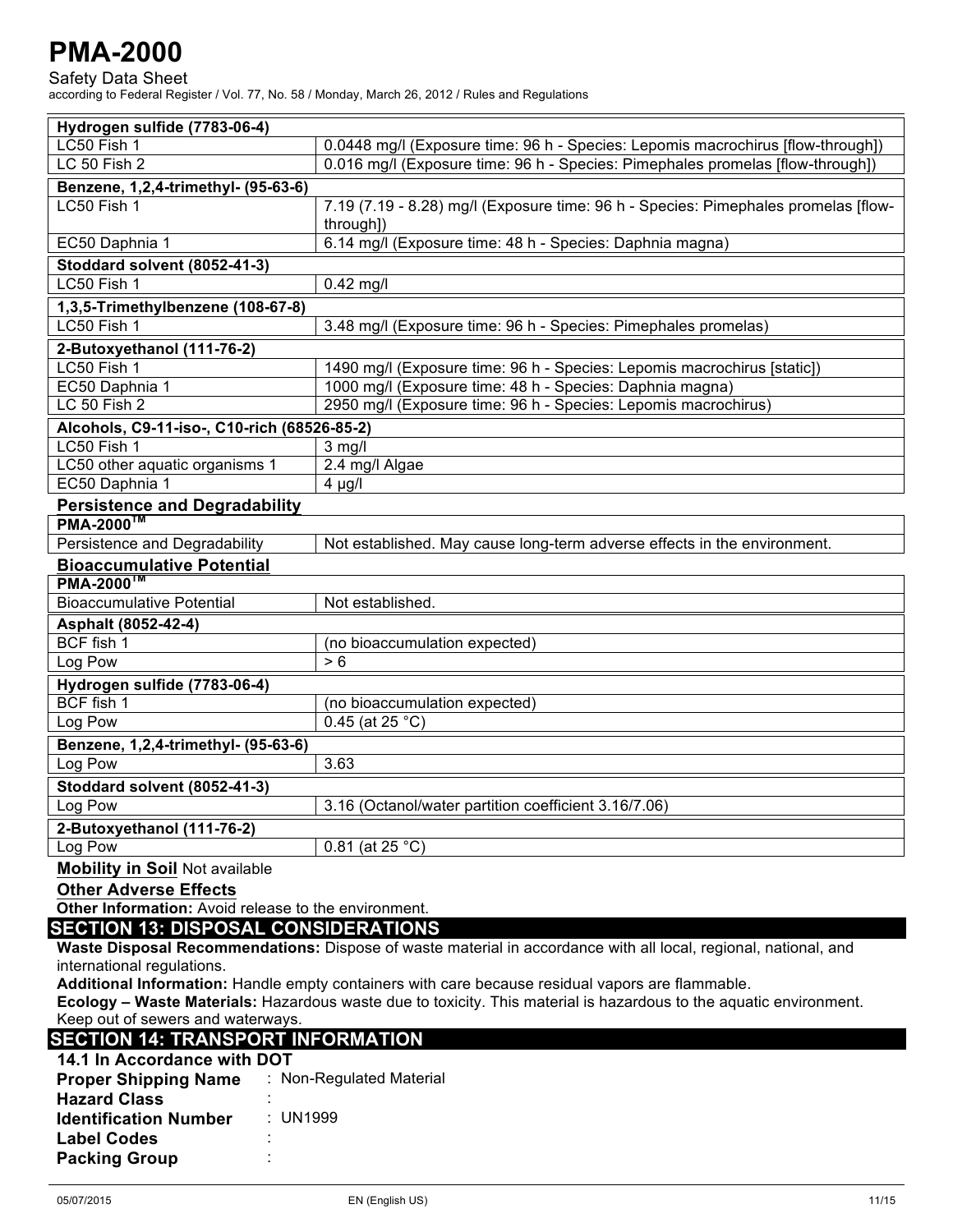| <b>ERG Number</b>                                                         |                          |                                                                  |
|---------------------------------------------------------------------------|--------------------------|------------------------------------------------------------------|
| 14.2 In Accordance with IMDG                                              |                          |                                                                  |
| <b>Proper Shipping Name</b>                                               | : TARS, LIQUID           |                                                                  |
| <b>Hazard Class</b>                                                       | : 3                      |                                                                  |
| <b>Identification Number</b>                                              | : UN1999                 |                                                                  |
| <b>Packing Group</b>                                                      | : III                    |                                                                  |
| <b>Label Codes</b>                                                        | : 3                      |                                                                  |
| EmS-No. (Fire)                                                            | $\therefore$ F-E         |                                                                  |
| EmS-No. (Spillage)                                                        | $\therefore$ S-E         |                                                                  |
| <b>MFAG Number</b>                                                        | : 130                    |                                                                  |
| 14.3 In Accordance with IATA                                              |                          |                                                                  |
| <b>Proper Shipping Name : TARS, LIQUID</b>                                |                          |                                                                  |
| <b>Packing Group</b>                                                      | : III                    |                                                                  |
| <b>Identification Number</b>                                              | : UN1999                 |                                                                  |
| <b>Hazard Class</b>                                                       | $\therefore$ 3           |                                                                  |
| <b>Label Codes</b>                                                        | $\therefore$ 3           |                                                                  |
| <b>ERG Code (IATA)</b>                                                    | : 3L                     |                                                                  |
| 14.4 In Accordance with TDG                                               |                          |                                                                  |
| <b>Proper Shipping Name</b>                                               | : Non-Regulated Material |                                                                  |
| <b>Packing Group</b>                                                      |                          |                                                                  |
| <b>Hazard Class</b>                                                       |                          |                                                                  |
| <b>Identification Number</b>                                              |                          |                                                                  |
| <b>Label Codes</b>                                                        |                          |                                                                  |
| <b>SECTION 15: REGULATORY INFORMATION</b>                                 |                          |                                                                  |
| <b>US Federal Regulations</b>                                             |                          |                                                                  |
| Asphalt (8052-42-4)                                                       |                          |                                                                  |
| Listed on the United States TSCA (Toxic Substances Control Act) inventory |                          |                                                                  |
| Hydrogen sulfide (7783-06-4)                                              |                          |                                                                  |
| Listed on the United States TSCA (Toxic Substances Control Act) inventory |                          |                                                                  |
| Listed on SARA Section 302 (Specific toxic chemical listings)             |                          |                                                                  |
| Listed on SARA Section 313 (Specific toxic chemical listings)             |                          |                                                                  |
| <b>SARA Section 302 Threshold Planning Quantity</b>                       |                          | 500                                                              |
| (TPQ)                                                                     |                          |                                                                  |
| <b>SARA Section 313 - Emission Reporting</b>                              |                          | 1.0%                                                             |
| Benzene, 1,2,4-trimethyl- (95-63-6)                                       |                          |                                                                  |
| Listed on the United States TSCA (Toxic Substances Control Act) inventory |                          |                                                                  |
| Listed on SARA Section 313 (Specific toxic chemical listings)             |                          |                                                                  |
| <b>SARA Section 313 - Emission Reporting</b>                              |                          | 1.0%                                                             |
| Stoddard solvent (8052-41-3)                                              |                          |                                                                  |
| Listed on the United States TSCA (Toxic Substances Control Act) inventory |                          |                                                                  |
| 1,3,5-Trimethylbenzene (108-67-8)                                         |                          |                                                                  |
| Listed on the United States TSCA (Toxic Substances Control Act) inventory |                          |                                                                  |
| <b>EPA TSCA Regulatory Flag</b>                                           |                          | T - T - indicates a substance that is the subject of a Section 4 |
|                                                                           |                          | test rule under TSCA.                                            |
| 1-Propanamine, 3-(isodecyloxy)-, acetate (28701-67-9)                     |                          |                                                                  |
| Listed on the United States TSCA (Toxic Substances Control Act) inventory |                          |                                                                  |
| Quartz (14808-60-7)                                                       |                          |                                                                  |
| Listed on the United States TSCA (Toxic Substances Control Act) inventory |                          |                                                                  |
| 2-Butoxyethanol (111-76-2)                                                |                          |                                                                  |
| Listed on the United States TSCA (Toxic Substances Control Act) inventory |                          |                                                                  |
| Kaolin (1332-58-7)                                                        |                          |                                                                  |
| Listed on the United States TSCA (Toxic Substances Control Act) inventory |                          |                                                                  |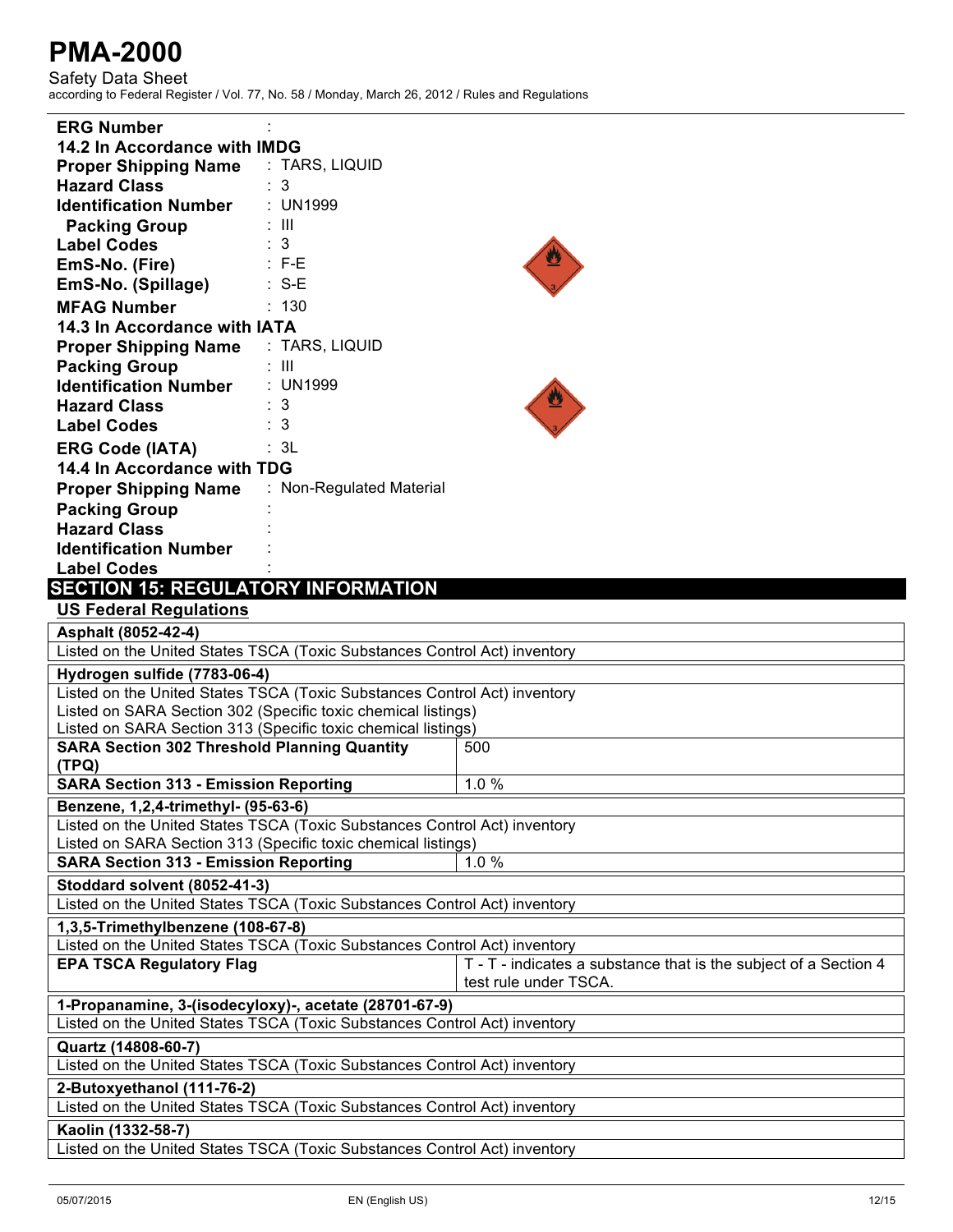Safety Data Sheet

| <b>Cellulose (9004-34-6)</b>                                                    |                                                                             |                                                                                    |
|---------------------------------------------------------------------------------|-----------------------------------------------------------------------------|------------------------------------------------------------------------------------|
| Listed on the United States TSCA (Toxic Substances Control Act) inventory       |                                                                             |                                                                                    |
| Alcohols, C9-11-iso-, C10-rich (68526-85-2)                                     |                                                                             |                                                                                    |
|                                                                                 | Listed on the United States TSCA (Toxic Substances Control Act) inventory   |                                                                                    |
| <b>US State Regulations</b>                                                     |                                                                             |                                                                                    |
| Quartz (14808-60-7)                                                             |                                                                             |                                                                                    |
|                                                                                 | U.S. - California - Proposition 65 - Carcinogens List                       | WARNING: This product contains chemicals known to the                              |
|                                                                                 |                                                                             | State of California to cause cancer.                                               |
| Attapulgite (12174-11-7)                                                        |                                                                             |                                                                                    |
|                                                                                 | U.S. - California - Proposition 65 - Carcinogens List                       | WARNING: This product contains chemicals known to the                              |
|                                                                                 |                                                                             | State of California to cause cancer.                                               |
| Asphalt (8052-42-4)                                                             |                                                                             |                                                                                    |
| RTK - U.S. - Massachusetts - Right To Know List                                 |                                                                             |                                                                                    |
|                                                                                 | RTK - U.S. - New Jersey - Right to Know Hazardous Substance List            |                                                                                    |
| RTK - U.S. - Pennsylvania - RTK (Right to Know) List                            |                                                                             |                                                                                    |
|                                                                                 |                                                                             |                                                                                    |
| Hydrogen sulfide (7783-06-4)<br>RTK - U.S. - Massachusetts - Right To Know List |                                                                             |                                                                                    |
|                                                                                 | RTK - U.S. - New Jersey - Right to Know Hazardous Substance List            |                                                                                    |
|                                                                                 | RTK - U.S. - Pennsylvania - RTK (Right to Know) - Environmental Hazard List |                                                                                    |
| RTK - U.S. - Pennsylvania - RTK (Right to Know) List                            |                                                                             |                                                                                    |
| Benzene, 1,2,4-trimethyl- (95-63-6)                                             |                                                                             |                                                                                    |
| RTK - U.S. - Massachusetts - Right To Know List                                 |                                                                             |                                                                                    |
|                                                                                 | RTK - U.S. - New Jersey - Right to Know Hazardous Substance List            |                                                                                    |
|                                                                                 | RTK - U.S. - Pennsylvania - RTK (Right to Know) - Environmental Hazard List |                                                                                    |
| RTK - U.S. - Pennsylvania - RTK (Right to Know) List                            |                                                                             |                                                                                    |
| Stoddard solvent (8052-41-3)                                                    |                                                                             |                                                                                    |
| RTK - U.S. - Massachusetts - Right To Know List                                 |                                                                             |                                                                                    |
|                                                                                 | RTK - U.S. - New Jersey - Right to Know Hazardous Substance List            |                                                                                    |
| RTK - U.S. - Pennsylvania - RTK (Right to Know) List                            |                                                                             |                                                                                    |
| 1,3,5-Trimethylbenzene (108-67-8)                                               |                                                                             |                                                                                    |
| RTK - U.S. - Massachusetts - Right To Know List                                 |                                                                             |                                                                                    |
| Quartz (14808-60-7)                                                             |                                                                             |                                                                                    |
| RTK - U.S. - Massachusetts - Right To Know List                                 |                                                                             |                                                                                    |
|                                                                                 | RTK - U.S. - New Jersey - Right to Know Hazardous Substance List            |                                                                                    |
| RTK - U.S. - Pennsylvania - RTK (Right to Know) List                            |                                                                             |                                                                                    |
| 2-Butoxyethanol (111-76-2)                                                      |                                                                             |                                                                                    |
| RTK - U.S. - Massachusetts - Right To Know List                                 |                                                                             |                                                                                    |
|                                                                                 | RTK - U.S. - New Jersey - Right to Know Hazardous Substance List            |                                                                                    |
| RTK - U.S. - Pennsylvania - RTK (Right to Know) List                            |                                                                             |                                                                                    |
| Kaolin (1332-58-7)                                                              |                                                                             |                                                                                    |
| RTK - U.S. - Massachusetts - Right To Know List                                 |                                                                             |                                                                                    |
|                                                                                 | RTK - U.S. - New Jersey - Right to Know Hazardous Substance List            |                                                                                    |
| RTK - U.S. - Pennsylvania - RTK (Right to Know) List                            |                                                                             |                                                                                    |
| <b>Cellulose (9004-34-6)</b>                                                    |                                                                             |                                                                                    |
| RTK - U.S. - Massachusetts - Right To Know List                                 |                                                                             |                                                                                    |
| RTK - U.S. - New Jersey - Right to Know Hazardous Substance List                |                                                                             |                                                                                    |
| RTK - U.S. - Pennsylvania - RTK (Right to Know) List                            |                                                                             |                                                                                    |
| <b>Canadian Regulations</b>                                                     |                                                                             |                                                                                    |
| PMA-2000 <sup>™</sup>                                                           |                                                                             |                                                                                    |
| <b>WHMIS Classification</b>                                                     | Class B Division 3 - Combustible Liquid                                     |                                                                                    |
|                                                                                 |                                                                             | Class D Division 2 Subdivision A - Very toxic material causing other toxic effects |
|                                                                                 |                                                                             | Class D Division 2 Subdivision B - Toxic material causing other toxic effects      |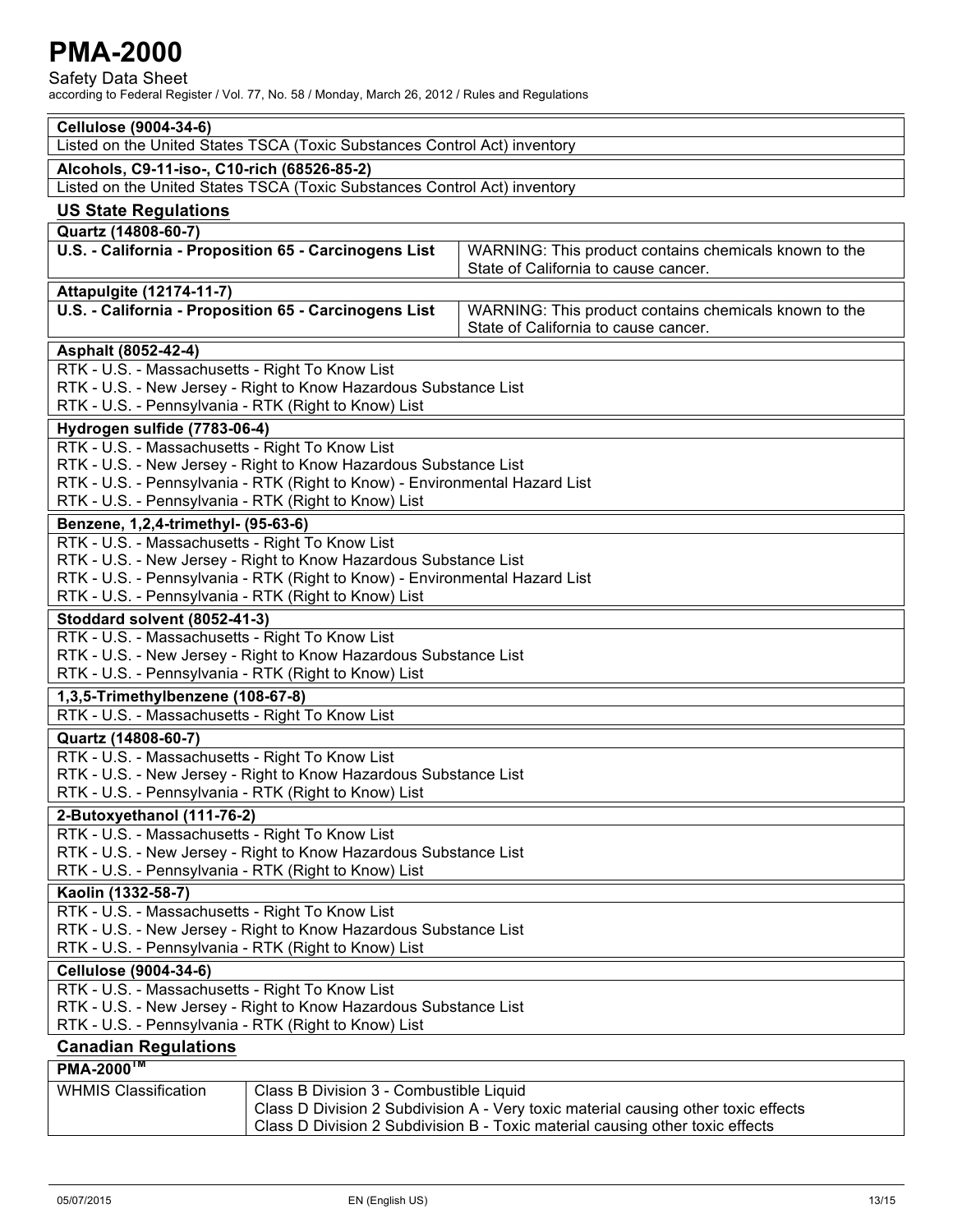Safety Data Sheet according to Federal Register / Vol. 77, No. 58 / Monday, March 26, 2012 / Rules and Regulations

| Asphalt (8052-42-4)                                                                                                      |                                                                                                                                                                                                                |  |
|--------------------------------------------------------------------------------------------------------------------------|----------------------------------------------------------------------------------------------------------------------------------------------------------------------------------------------------------------|--|
|                                                                                                                          | Listed on the Canadian DSL (Domestic Substances List) inventory.                                                                                                                                               |  |
| Hydrogen sulfide (7783-06-4)                                                                                             |                                                                                                                                                                                                                |  |
|                                                                                                                          | Listed on the Canadian DSL (Domestic Substances List) inventory.                                                                                                                                               |  |
| Listed on the Canadian Ingredient Disclosure List                                                                        |                                                                                                                                                                                                                |  |
| <b>WHMIS Classification</b>                                                                                              | Class A - Compressed Gas                                                                                                                                                                                       |  |
|                                                                                                                          | Class B Division 1 - Flammable Gas<br>Class D Division 1 Subdivision A - Very toxic material causing immediate and serious toxic<br>effects                                                                    |  |
|                                                                                                                          | Class D Division 2 Subdivision B - Toxic material causing other toxic effects                                                                                                                                  |  |
| Benzene, 1,2,4-trimethyl- (95-63-6)                                                                                      |                                                                                                                                                                                                                |  |
| Listed on the Canadian Ingredient Disclosure List                                                                        | Listed on the Canadian DSL (Domestic Substances List) inventory.                                                                                                                                               |  |
| <b>WHMIS Classification</b>                                                                                              | Class B Division 3 - Combustible Liquid<br>Class D Division 2 Subdivision A - Very toxic material causing other toxic effects<br>Class D Division 2 Subdivision B - Toxic material causing other toxic effects |  |
| Stoddard solvent (8052-41-3)                                                                                             |                                                                                                                                                                                                                |  |
| Listed on the Canadian Ingredient Disclosure List                                                                        | Listed on the Canadian DSL (Domestic Substances List) inventory.                                                                                                                                               |  |
| <b>WHMIS Classification</b>                                                                                              | Class B Division 3 - Combustible Liquid<br>Class D Division 2 Subdivision B - Toxic material causing other toxic effects                                                                                       |  |
| 1,3,5-Trimethylbenzene (108-67-8)                                                                                        |                                                                                                                                                                                                                |  |
|                                                                                                                          | Listed on the Canadian DSL (Domestic Substances List) inventory.                                                                                                                                               |  |
| Listed on the Canadian Ingredient Disclosure List                                                                        |                                                                                                                                                                                                                |  |
| <b>WHMIS Classification</b>                                                                                              | Class B Division 3 - Combustible Liquid                                                                                                                                                                        |  |
|                                                                                                                          | 1-Propanamine, 3-(isodecyloxy)-, acetate (28701-67-9)                                                                                                                                                          |  |
|                                                                                                                          | Listed on the Canadian DSL (Domestic Substances List) inventory.                                                                                                                                               |  |
| Quartz (14808-60-7)                                                                                                      |                                                                                                                                                                                                                |  |
| Listed on the Canadian Ingredient Disclosure List                                                                        | Listed on the Canadian DSL (Domestic Substances List) inventory.                                                                                                                                               |  |
| <b>WHMIS Classification</b>                                                                                              | Class D Division 2 Subdivision A - Very toxic material causing other toxic effects                                                                                                                             |  |
| 2-Butoxyethanol (111-76-2)                                                                                               |                                                                                                                                                                                                                |  |
| Listed on the Canadian DSL (Domestic Substances List) inventory.<br>Listed on the Canadian Ingredient Disclosure List    |                                                                                                                                                                                                                |  |
| <b>WHMIS Classification</b>                                                                                              | Class B Division 3 - Combustible Liquid                                                                                                                                                                        |  |
|                                                                                                                          | Class D Division 1 Subdivision A - Very toxic material causing immediate and serious toxic<br>effects                                                                                                          |  |
|                                                                                                                          | Class D Division 2 Subdivision B - Toxic material causing other toxic effects                                                                                                                                  |  |
| Kaolin (1332-58-7)                                                                                                       |                                                                                                                                                                                                                |  |
|                                                                                                                          | Listed on the Canadian DSL (Domestic Substances List) inventory.                                                                                                                                               |  |
| <b>WHMIS Classification</b>                                                                                              | Class D Division 2 Subdivision A - Very toxic material causing other toxic effects                                                                                                                             |  |
| <b>Cellulose (9004-34-6)</b>                                                                                             |                                                                                                                                                                                                                |  |
|                                                                                                                          | Listed on the Canadian DSL (Domestic Substances List) inventory.                                                                                                                                               |  |
| <b>WHMIS Classification</b>                                                                                              | Uncontrolled product according to WHMIS classification criteria                                                                                                                                                |  |
| Alcohols, C9-11-iso-, C10-rich (68526-85-2)                                                                              |                                                                                                                                                                                                                |  |
| Listed on the Canadian DSL (Domestic Substances List) inventory.                                                         |                                                                                                                                                                                                                |  |
| This product has been classified in accordance with the hazard criteria of the Controlled Products Regulations (CPR) and |                                                                                                                                                                                                                |  |

the SDS contains all of the information required by CPR.